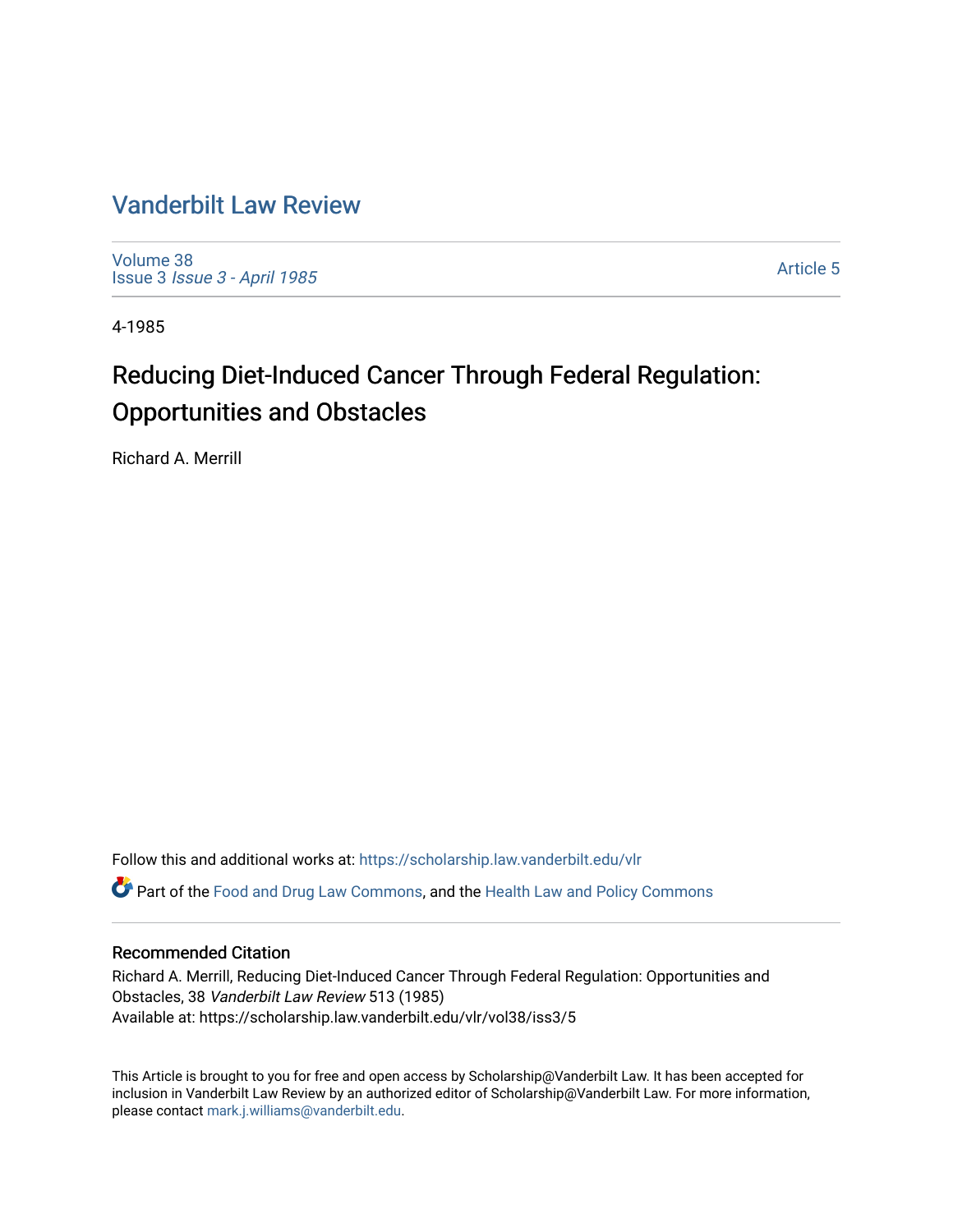# **Reducing Diet-Induced Cancer Through Federal Regulation: Opportunities and Obstacles**

*Richard A. Merrill\**

#### I. INTRODUCTION

For more than a decade, federal health regulatory agencies have devoted major attention to controlling human exposure to substances believed capable of causing cancer. These efforts have evoked a broad spectrum of criticism; government has been accused of both indolence in the face of an incipient epidemic' and reckless distortion of science to support restrictions on substances that present only trivial risks.<sup>2</sup>

**A** central object of regulatory concern has been the safety of the food supply. At least since the **1958** Food Additives Amendment to the Federal Food, Drug, and Cosmetic Act **(FD&C** Act),' with its famous Delaney Clause,<sup>4</sup> the Food and Drug Administra-

*1. See, e.g.,* **ENVIRONMENTAL DEFENSE FuND &** R. BOYLE, **MALIGNANT NEGLECT 3 (1979)** (attributing the "cancer epidemic" in part to government's failure to recognize that most cancers are environmentally caused and the failure to take preventive measures).

2. *See, e.g.,* **E. EFRON,** THE APocALYPTIcs: CANCER **AND THE BIG** LIE (1984) (arguing that "regulatory science" is devoid of logic, *id.* at **293,** is unable to differentiate between carcinogens and noncarcinogens, *id.* at **308,** and that regulation, therefore, is based upon a "no-safedose theory," which holds that a substance is not safe **if** it contains even the smallest amount of a carcinogen, *id.* at **335).**

**3.** Federal Food, Drug, and Cosmetic Act of **1938,** ch. **675, 52** Stat. 1040, *amended by* Food Additives Amendment Act of **1958,** Pub. L. No. **85-929, 72** Stat. 1764 (codified as further amended at 21 **U.S.C. §§ 301-392 (1982)).**

4. 21 **U.S.C.** § 348(c)(3)(A) **(1982).** The Delaney Clause provides in pertinent part: [N]o additive shall be deemed to be safe if it is found to induce cancer when ingested

**by** man or animal, or if it is found, after tests which are appropriate for the evaluation of the safety of food additives, to induce cancer in man or animal **....**

*Id. See generally* Merrill, *Regulating Carcinogens in Food: A Legislator's Guide to the Food Safety Provisions of the Federal Food, Drug, and Cosmetic Act,* **77 MIcH.** L. REv. **171, 178-84 (1978)** (discussing the origin and interpretation of the Delaney Clause).

**<sup>\*</sup>** Dean and Daniel Caplin Professor of Law, University of Virginia School of Law. A.B. **1959,** LL.B. 1964, Columbia University; M.A. **1966,** Oxford University. This Article is based upon a speech delivered at the annual meeting of the Institute of Medicine in October **1983.** I wish to acknowledge the assistance of Scott Kleger, Class of **1986,** University of Virginia Law School.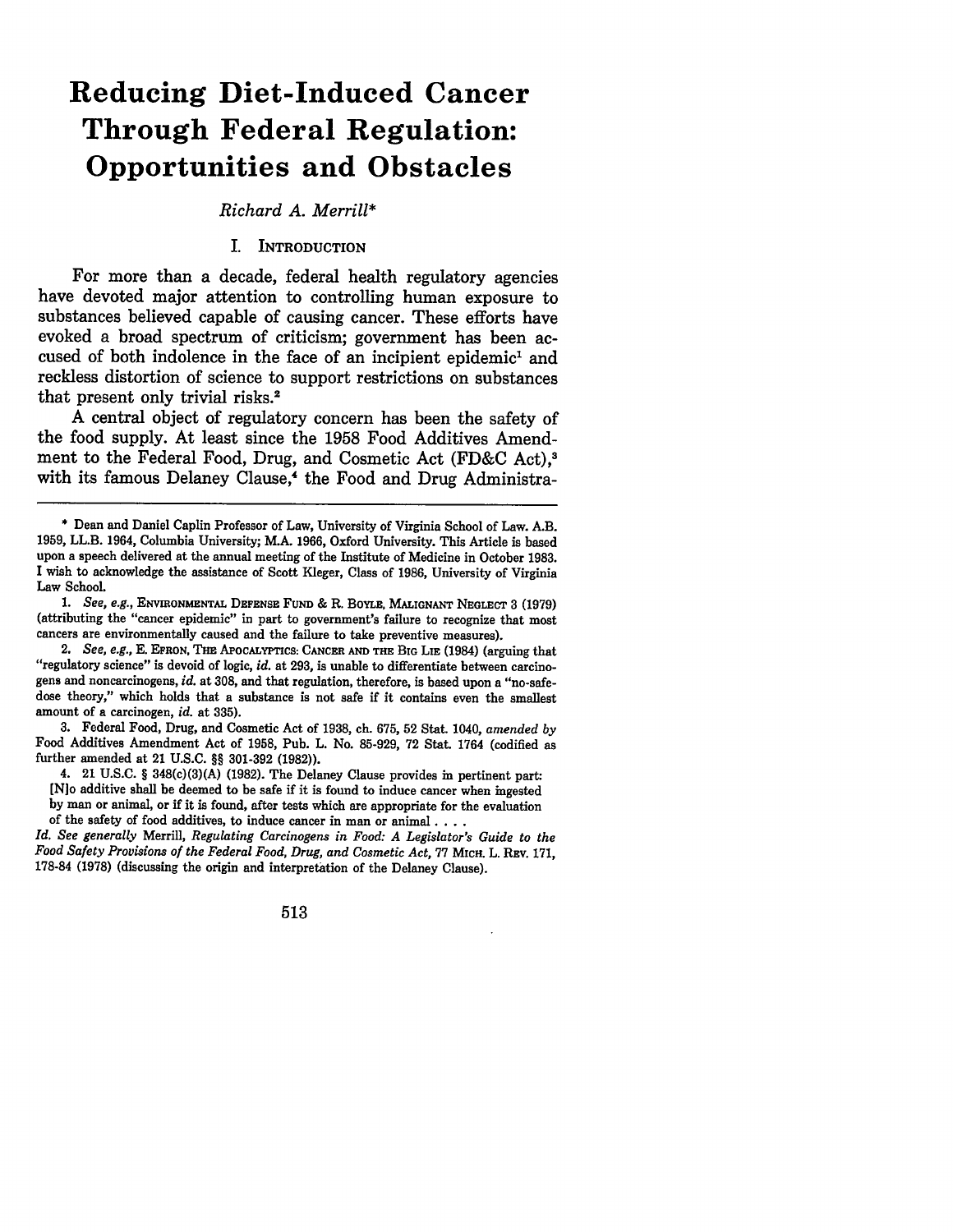tion (FDA) has sought, with mixed success, to identify food constituents that pose cancer risks and to eliminate them from food. The Environmental Protection Agency (EPA), which is responsible for setting permissible pesticide levels in food, has displayed similar concern for the elimination of carcinogenic residues in foods that comprise important parts of the American diet. I do not propose here to evaluate the success of the FDA's and the EPA's efforts to prevent the addition of hazardous chemicals to the food supply. While that is certainly an important issue, this Article explores the potentially greater challenges to regulation presented by recent assessments suggesting highly significant associations between traditional foods and cancer incidence.<sup>5</sup> This Article does not identify all the relevant issues or exhaust analysis of those it does address; the objective is to sketch the broad contours of future debate.

To dramatize the novel regulatory problems that these recent assessments pose, it is useful to summarize the basic features of current food safety regulation. First is the implicit assumption that traditional foods, and particularly those eaten with minimum processing, are safe. Man's "contributions" to foods-artificial ingredients, chemicals used in production, preservation, and packaging, and accidental industrial contaminants-are the main source of risk. Second, current regulation generally assesses food constituents individually, and in isolation. To be sure, the FD&C Act, like its predecessor,6 permits the FDA to curb the sale of complete foods that pose risks to health, but this authority rarely has been invoked, and the modern regulatory tools-essentially forms of licensure-are geared to controlling individual ingredients, such as food and color additives, and contaminants, such as pesticide residues, animal drugs, or environmental chemicals. Regulators assess whether a specific substance, as found in food, might cause harm. The relevant data come from tests of that substance alone; the assessment of safety focuses on the capacity to harm living organisms, the relationship between that capacity and dosage, and the

**<sup>5.</sup>** For illustrative purposes, I rely primarily on the Report of the Committee on Diet, Nutrition, and Cancer of the National Research Council, published under the title *Diet, Nutrition, and Cancer* (National Academy Press **1982)** [hereinafter cited as NRC Report]. This report is not the only important study of the problem, but it is the most comprehensive and balanced. For a list of other recent reports and recommendations concerning dietary practices and disease prevention, see Hutt, *Regulatory Implementation of Dietary Recommendations,* **36 FoOD DRUG** CoshL **L.J. 66, 167-168 (1981).**

**<sup>6.</sup>** Federal Food and Drugs Act of **1906,** ch. **3915,** 34 Stat. **768** (repealed **1938).**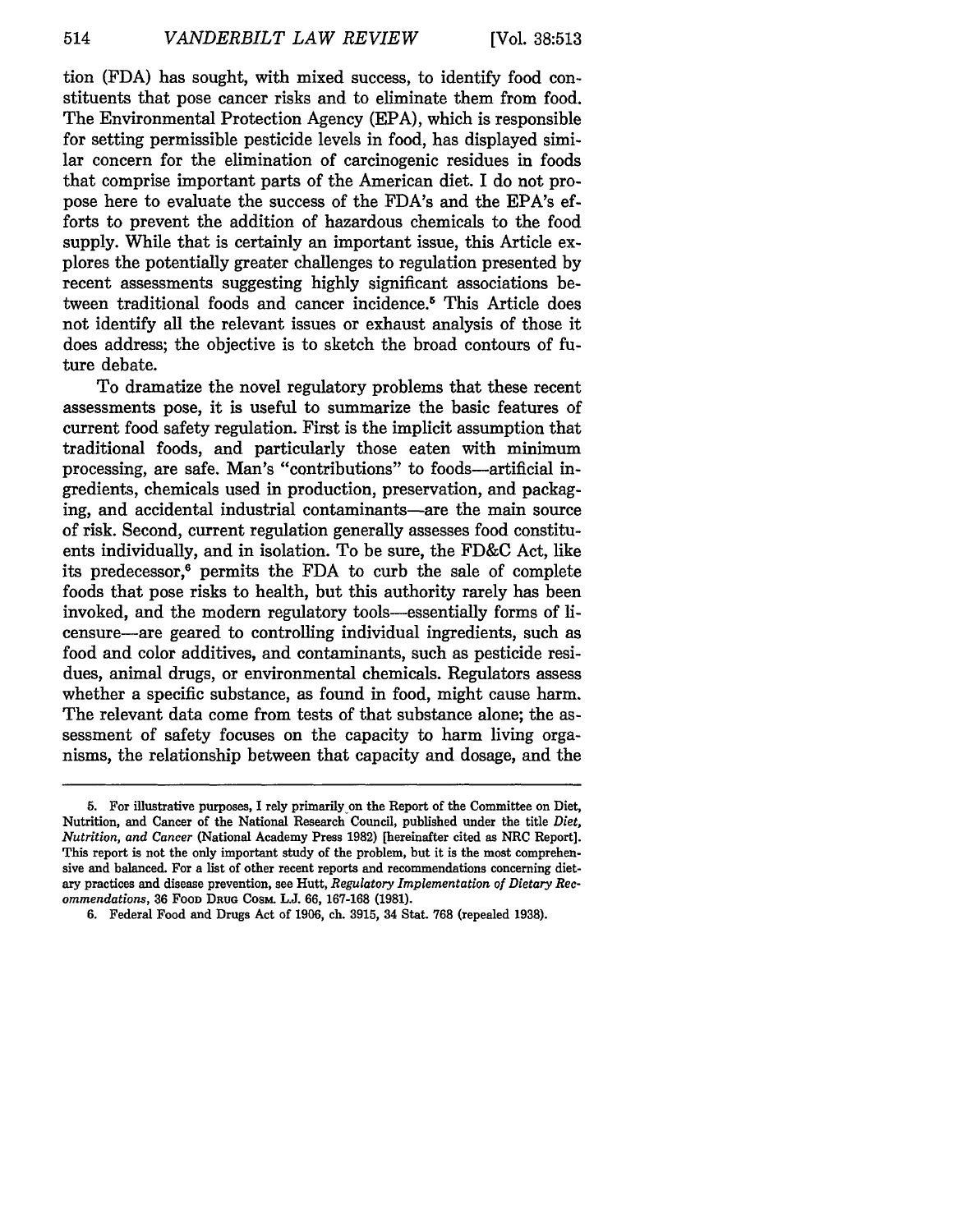levels at which humans are likely to be exposed. Almost no attention is given to how a substance may interact with other substances in the food, to the effects of other foods, or to relative risks posed by other frequently encountered food constituents.

This narrow focus is dictated largely by practical considerations. To predict, much less measure, interactions among food substances is almost impossible. Further, even if measurement techniques were available, regulators ordinarily could not afford to use them. Finally, even if time were not a constraint and data were not expensive to obain, the intellectual task of calculating the effects of the several thousand substances found in food in a multitude of combinations would be beyond the capacity of every regulatory (and scientific) institution in the country.7

Recent studies of the relationship between diet and disease are beginning to challenge the established regulatory framework. These studies suggest that substances in food *do* contribute to disease—and to cancer specifically. They also suggest that the real culprits are not few and foreign, but are ubiquitous and occur naturally in many agricultural commodities. The foods providing the greatest concentrations of risk-increasing material comprise important parts of popular diets and represent major products of American agriculture. Moreover, some dietary constituents appear to be useful in *preventing* cancer, but these substances are found in foods of modest economic significance and popularity. Finally, the risk of disease for individuals is linked closely to lifetime dietary patterns rather than to occasional encounters with individual toxicants. Under these circumstances, a regulatory regime geared to identifying individual toxicants and removing them from the food supply may seem ill-suited or at least inadequate. If diet-induced cancer is of concern, the government must devise more effective means with which to deal with the problem.

**<sup>7.</sup>** The historical origins of federal regulation of foods and drugs also help explain the FDA's current focus. In **1906,** when the first federal food and drug statute was enacted, federal authority was viewed narrowly and was confined, as a matter of constitutional theory, to goods as they moved across state lines. It was logical, therefore, for the **FDA** to emulate the usher at the movie theater, checking each would-be patron for a ticket-one at a time. It is worth emphasizing, however, that the prevailing single constituent focus of food safety regulation is reinforced **by** the threshold assumption that the dietary risks of real concern are those posed **by** substances added to food **by** man.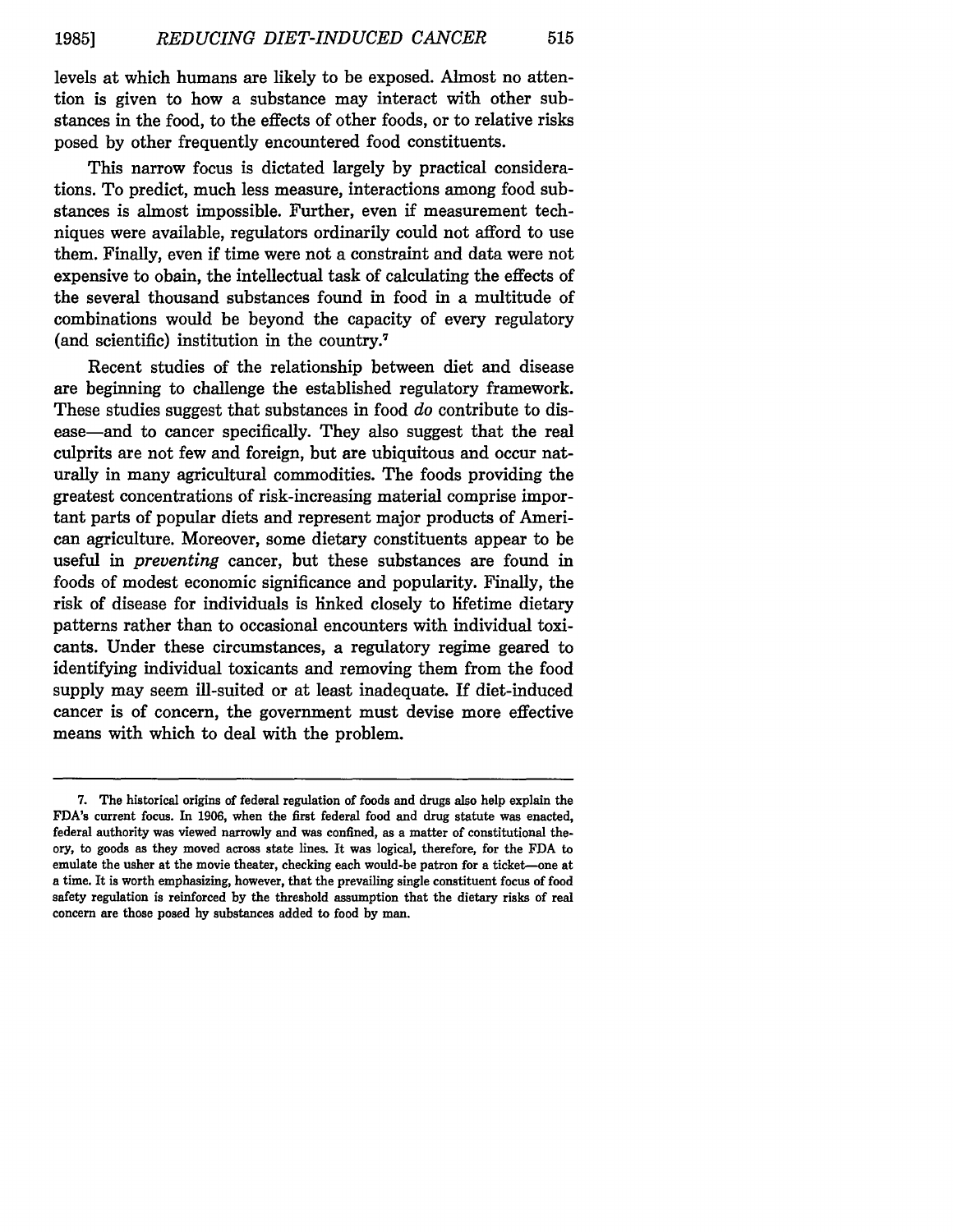### II. **THE** NEXUS **BETWEEN DIET AND CANCER**

Scientists interested in disease prevention have studied the relationship between dietary components and cancer for many years. Recent assessments by the National Research Council (NRC) and others do not break new scientific ground, but rather evaluate and summarize the work of many researchers extending over a long period. Nonetheless, the assessments have captured attention because of their broad coverage and the prominence, and presumed objectivity, of their sources. This Article will not survey all of these assessments but will simply focus on the most notable: the 1982 report by the NRC entitled *Diet, Nutrition, and Cancer* (NRC Report).8

The NRC Report cautions that current understanding of the relationship between diet and cancer is neither complete nor refined, and in fact is scarcely more sophisticated than the understanding of the relationship between smoking and cancer that prevailed in the early 1960's. The task of relating dietary patterns to cancer incidence has proved difficult. Regulators have only crude information about what foods, and particularly in what quantity, individuals actually eat. Additionally, according to the Report, most foods are complex mixtures of largely unknown composition. Nonetheless, several studies of human population groups have revealed strong associations between dietary patterns and the risk of developing specific types of cancer. According to the NRC Committee on Diet, Nutrition, and Cancer (NRC Committee), the evidence suggests that diets high in fat or containing cured or smoked foods tend to increase the risk of cancer, while diets containing large quantities of certain fruits and vegetables may decrease cancer incidence.9 These general conclusions from epidemiological studies have been supplemented by laboratory investigations designed to elucidate the mechanisms by which dietary components may influence the process of carcinogenesis.

The NRC Committee's findings can be summarized under the following headings.

*<sup>8.</sup> See supra* note 5.

**<sup>9.</sup>** A more recent National Cancer Institute report, in addition to echoing these conclusions, suggests that diets high in fiber may reduce cancer risk. *See* Office of Cancer Communications, National Cancer Institute, *Cancer Prevention and Research Summary: Nutrition* **6-8** (May 1984); *see also* U.S. DEPARTMENT **OF HEALTH AND HUMAN SERVICES, CANCER PRE-VENTION** (1984) (recommending a "generous intake" of dietary fiber to help protect against the increased risk of several cancers that are attributable to diet).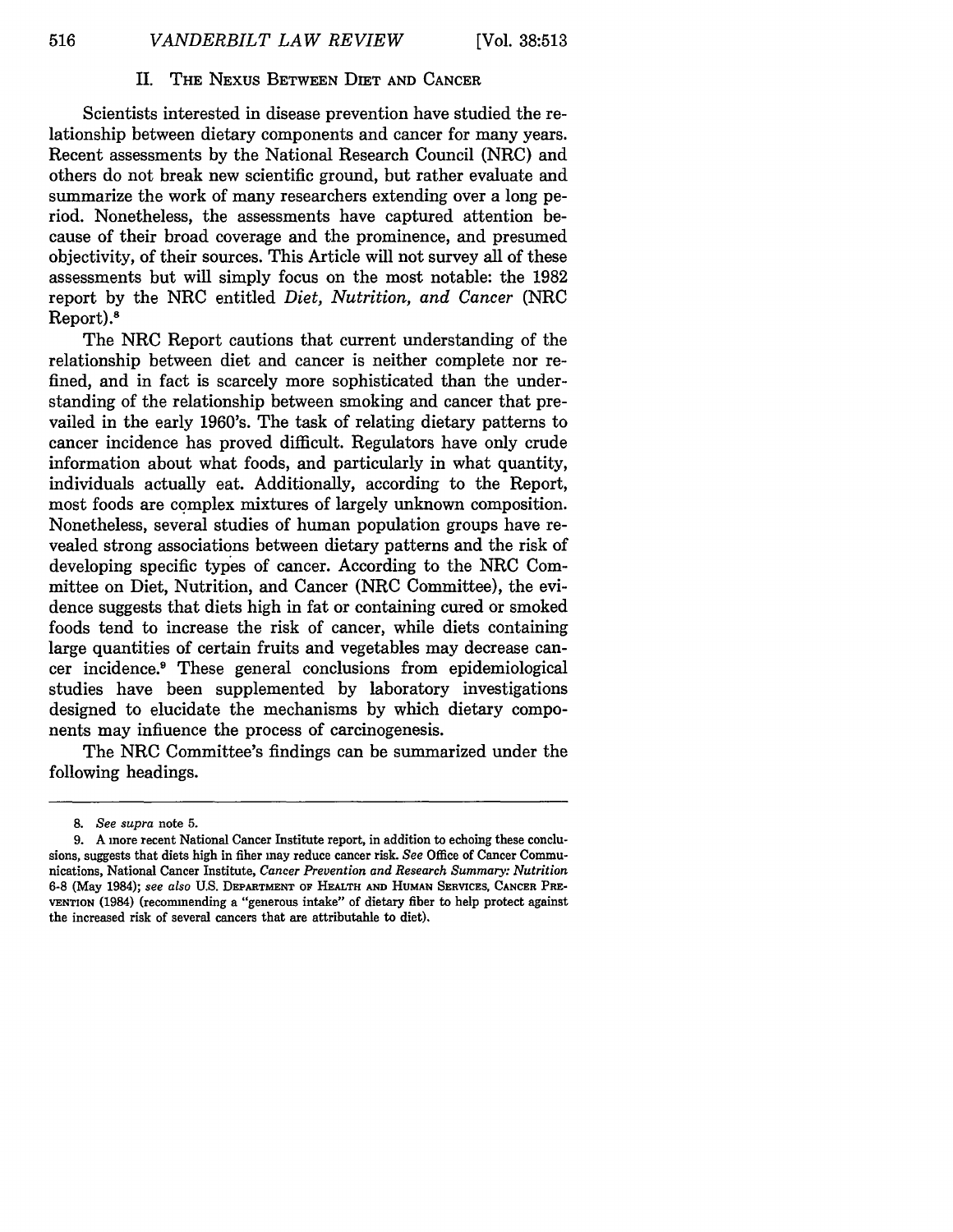### *A. Overall Contribution of Diet to Cancer Risk*

The uncertainties that plague efforts to quantify the role of other environmental factors affecting cancer incidence also encumber estimates of the contribution of diet. A 1981 study by Doll and Peto<sup>10</sup> stated with some confidence that a substantial portion of cancers in both men and women could be attributed to dietary factors, and found support in the literature for estimates ranging from ten to seventy percent.11 They offered their own assessment that dietary changes eventually might result in a thirty-five percent reduction in deaths from cancer.12 The NRC Committee also found convincing evidence that dietary patterns influence the incidence of most types of cancer. The Committee, however, did not offer quantitative estimates of the contribution of dietary patterns or specific food constituents to overall cancer risk or attempt to forecast the percentage reduction in incidence that might result from dietary changes.<sup>13</sup>

### *B. Dietary Risk Factors for Cancer*

### 1. Caloric Intake

Human evidence suggesting that total caloric intake may be a risk factor for cancer is indirect; that is, the evidence is primarily based on demonstrated associations between body weight or obesity and cancer. Laboratory animals on restricted diets exhibit a lower incidence of tumors than those on unrestricted diets, but this observation is difficult to interpret because the lower incidence might be the result of a reduction in the intake of some specific nutrient, such as fat. Thus, neither epidemiological evidence nor animal studies currently permit a confident conclusion about assessment of the effect of total calories on the risk of cancer.<sup>14</sup>

# 2. Fats and Cholesterol

Epidemiological studies repeatedly have shown a direct correlation between dietary fat levels and the occurrence of several cancers, especially breast, prostate, and colorectal cancer. Although the NRC Committee noted that total dietary fat frequently corre-

- **13.** NRC Report, *supra* note **5,** at **2-9** to **-10, 18-10** to **-11.**
- 14. *Id.* at 4-4 to **-5.**

**<sup>10.</sup> Doll &** Peto, *The Causes of Cancer: Quantitative Estimates of Avoidable Risks of Cancer in the United States Today, 66* **J. NAT'L CANCER** INST. **1192 (1981).**

**<sup>11.</sup>** *Id.* at **1226-35, 1258.**

<sup>12.</sup> *Id.* at **1235.**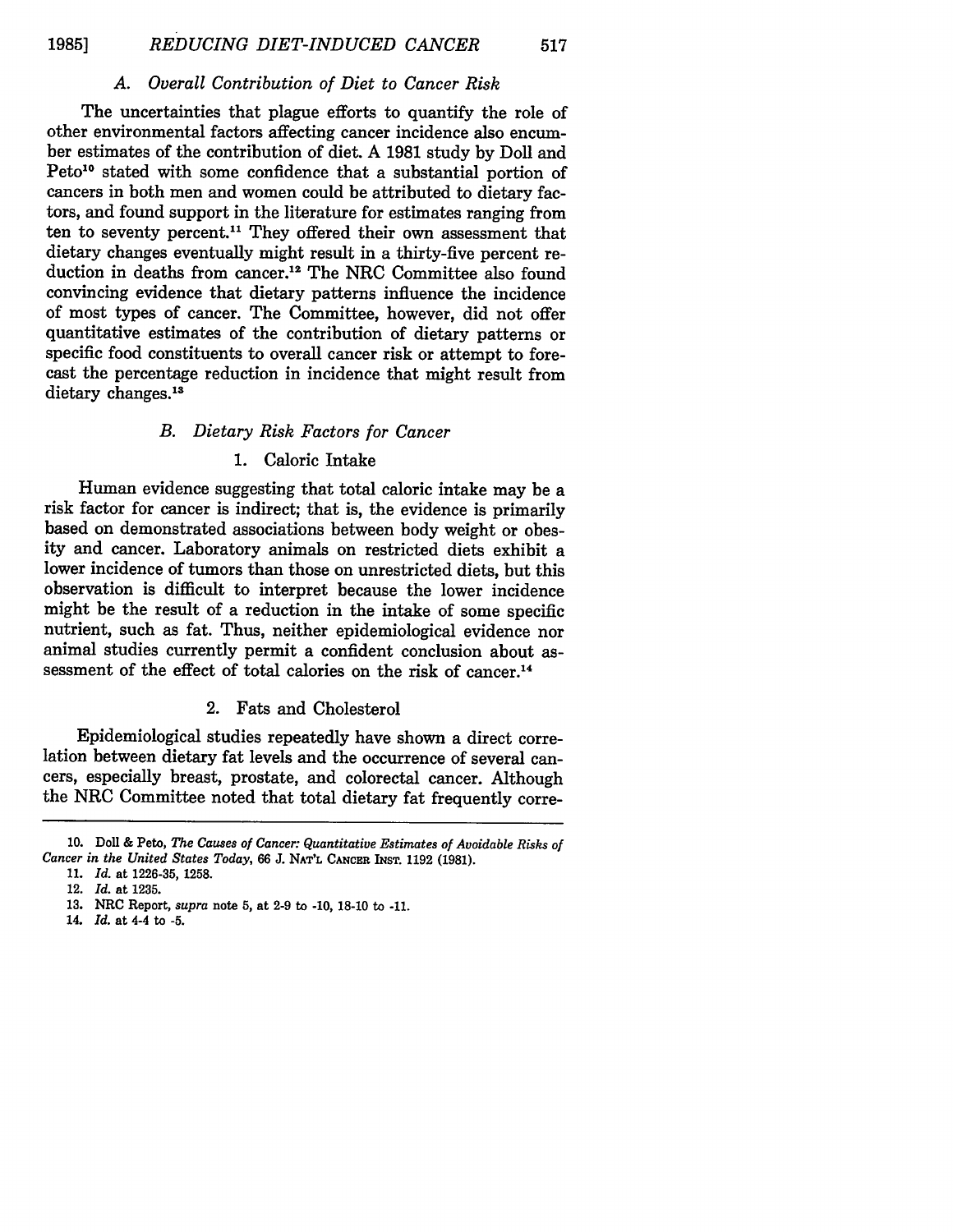lates with saturated fat, it could not identify specific components of fat as being responsible for the elevation in risk. The relationship between fat consumption and cancer risk is corroborated **by** animal studies. The NRC Report concluded that, of all the dietary components studied, the combined human and experimental evidence is most suggestive of a causal relationship between fat intake and cancer occurrence.<sup>15</sup>

# **3.** Protein and Carbohydrates

Epidemiological studies have suggested possible correlations between protein intake and several cancers, but the literature is more limited than the studies on the role of dietary fat. Because there is a high correlation between levels of protein and fat in the diets of most Western countries, the existing studies are difficult to interpret. **A** few laboratory experiments suggest that the relationship between cancer and protein consumption is similar to the link between cancer and dietary fat. The NRC Report concluded, however, that although it is not yet possible to draw a firm conclusion, high protein intake *might* be associated with certain cancers.<sup>16</sup> Neither human nor animal studies permit a conclusion about the role of carbohydrates in cancer incidence.<sup>17</sup>

# 4. Non-Nutritive Substances

In addition to fats, proteins, and carbohydrates, a variety of non-nutritive substances are natural constituents of human foods. These include certain molds, nitrates and nitrites, and toxins synthesized naturally by plants to ward off bacteria, fungi, and predators. While a number of these substances are carcinogenic in laboratory animal experiments, the NRC Committee found insufficient evidence that any non-nutritive substance makes a significant contribution to human cancer risk.18

# 5. Alcohol

The NRC Committee found numerous reports implicating specific alcoholic beverages as risk factors for cancers of certain sites. In several Western countries excessive beer drinking has been associated with colorectal cancer. Limited evidence also shows that ex-

**<sup>15.</sup>** *Id.* at **5-17** to **-21.**

**<sup>16.</sup>** *Id.* at **6-11.**

**<sup>17.</sup>** *Id.* at 7-4 to **-5.**

**<sup>18.</sup>** *Id.* at **12-23** to **-25.**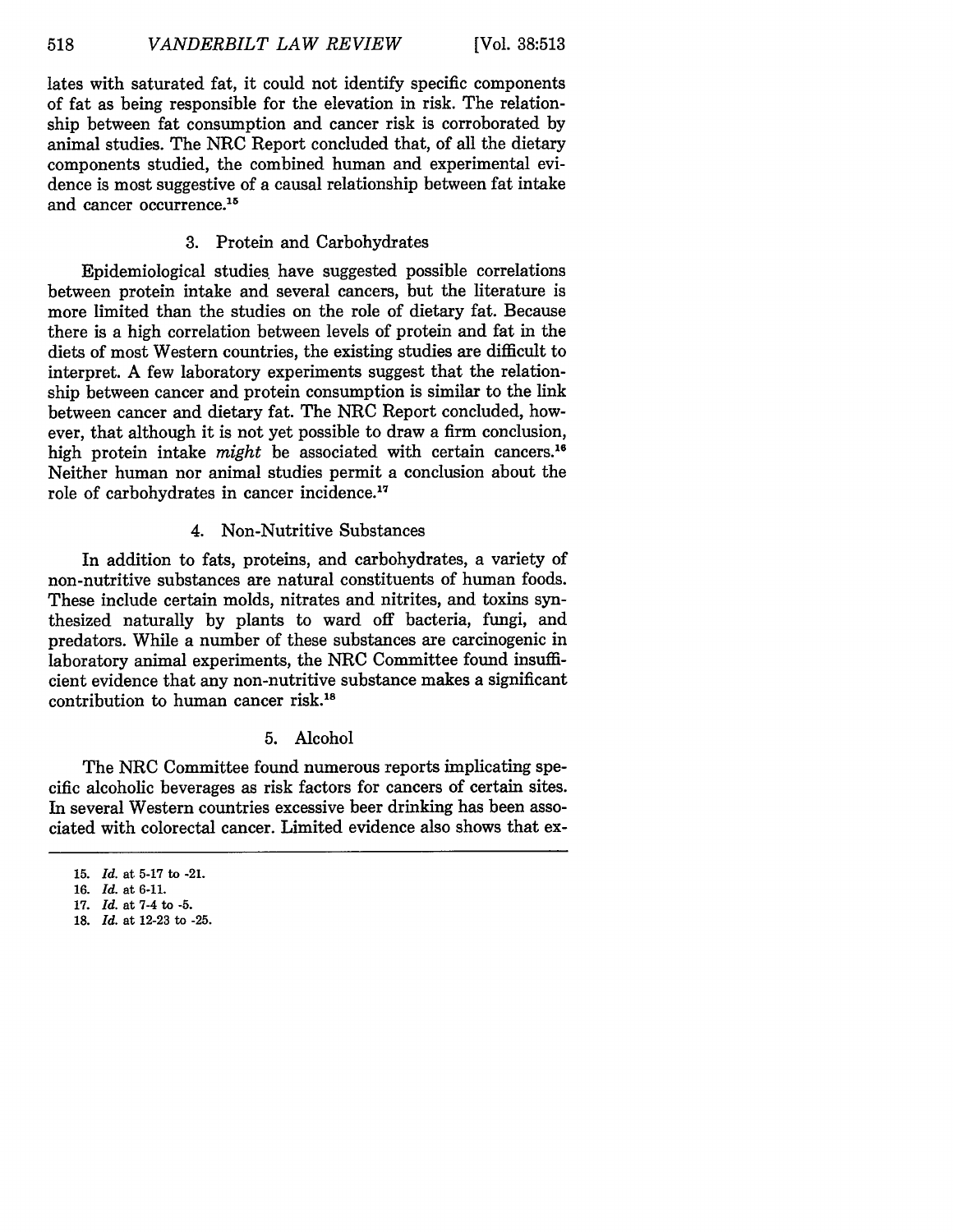cessive alcohol consumption causes hepatic injury and cirrhosis, which may be precursors of liver cancer. In addition, convincing evidence establishes that alcohol, when consumed in large quantities, acts synergistically with cigarette smoking to increase the risk of cancers of the mouth, larynx, esophagus, and respiratory tract.19

#### **6.** Substances Created in Cooking and Processing

A chemical that is mutagenic to bacteria or other test organisms generally is regarded as potential carcinogen. Mutagens are produced when meat or fish is charred at high temperatures. Smoking of foods and charcoal broiling result in the deposition of mutagenic and carcinogenic compounds on the surface of food. The NRC Report concluded that it is not yet possible to assess whether these by-products of processing are likely to contribute significantly to cancer incidence in the United States. The Report, however, cited epidemiological evidence from other countries indicating that populations which frequently consume salt-cured or smoked foods have a greater incidence of certain cancers, particularly of the esophagus and stomach.<sup>20</sup>

# 7. Food Additives and Chemical Contaminants

The NRC Committee noted that nearly 3000 substances intentionally are incorporated in processed foods and another 12,000 man-made chemicals occasionally are detected in some foods. In addition, low levels of a large group of environmental contaminants may be present in a variety of foods. While some of these various substances have been found carcinogenic in animal studies, the Committee found little evidence that additives or contaminants contribute significantly to the overall risk of cancer among Americans.<sup>21</sup>

#### *C. Possible Inhibitors of Carcinogenesis*

While the NRC Report raised troubling questions about some familiar dietary components of the United States food supply, it

<sup>19.</sup> *Id.* at 11-1 to -7.

<sup>20.</sup> *Id.* at 17-1 to -6.

<sup>21.</sup> *Id.* at 14-29; *see also* Doll & Peto, *supra* note 10, at 1235-37. These authors suggest that chemical additives are not a significant source of cancer risk and that some additives  $might$  even protect against cancer. The authors mention both indirect effects, such as saccharin's potential reduction of risk-elevating obesity,  $id$ . at 1235, and direct effects, such as antioxidants' inhihiting the formati stomach cancer, *id.* at **1237.**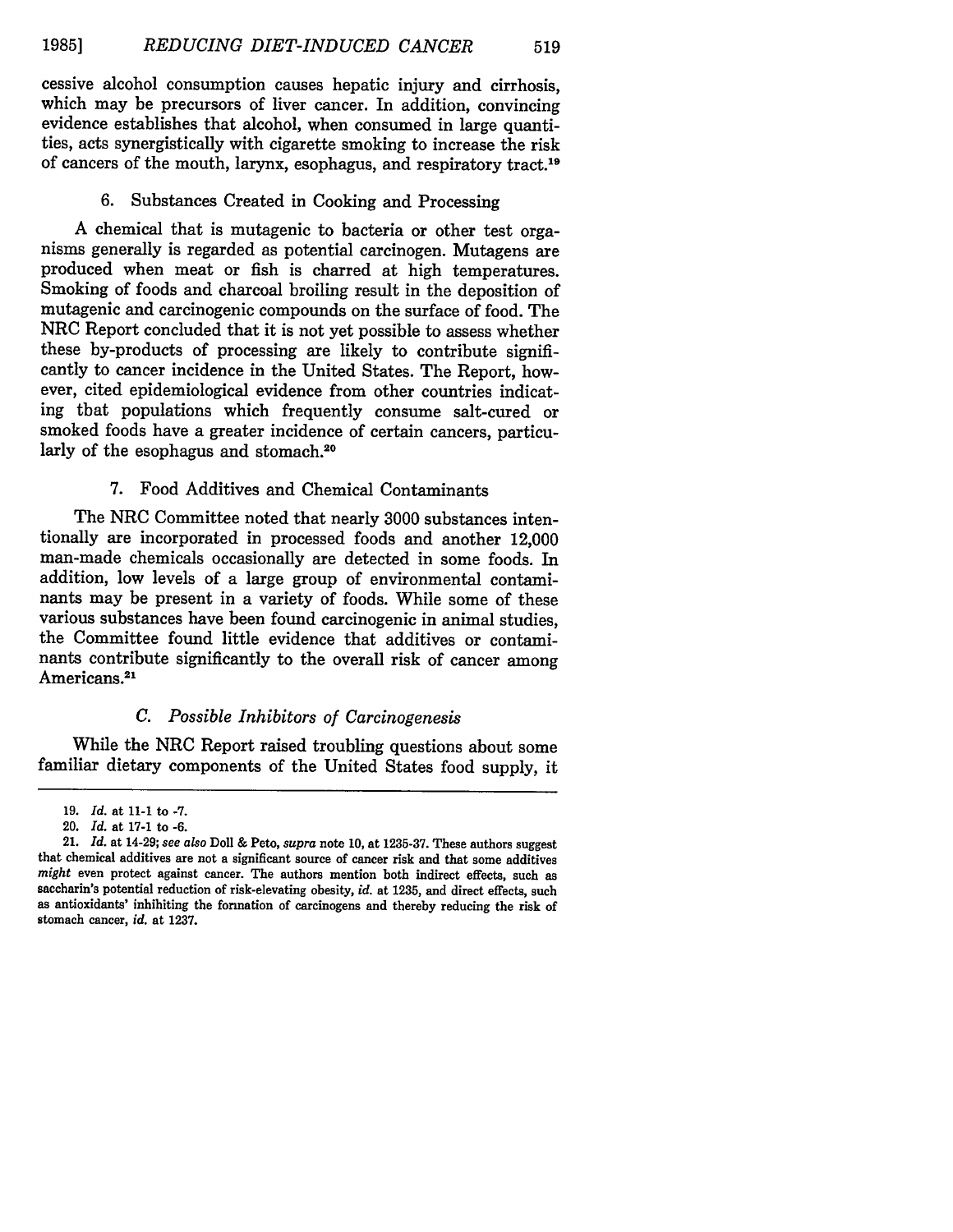also found that other dietary elements may *reduce* the risk of cancer.

#### 1. Dietary Fiber

Both epidemiological and experimental studies have examined the hypothesis that high fiber diets protect against colorectal cancer. The NRC Committee found no "conclusive" evidence that dietary fiber exerts a protective effect in humans. 22 A more recent report of the National Cancer Institute (NCI), however, is less equivocal.<sup>23</sup>

# 2. Vitamins

A growing body of epidemiological evidence demonstrates an inverse relationship between the risk of cancer and the consumption of foods high in vitamin A, such as liver, or in its precursors the carotenoids, such as, many green and yellow vegetables. Most of the data are insufficient to determine whether the protective effects result from carotenoids, vitamin A itself, or some other constituent of these foods. Laboratory evidence shows that vitamin A and many of its synthetic analogues are able to suppress chemically induced tumors.24

The data on vitamin C are less convincing. The preventive effects observed in epidemiological studies have been tied to the consumption of foods rich in vitamin C, rather than to consumption of the vitamin itself. Nonetheless, the consumption of foods containing vitamin C is associated with a lower risk of cancers of the stomach and esophagus.<sup>25</sup>

# 3. Minerals

A number of minerals have been suspected of playing a role, some as inhibitors, in carcinogenesis. The NRC Committee, however, concluded that the data are insufficient to support any conclusions about the role of such common minerals as iron, zinc, copper, molybdenum, iodine, arsenic, cadmium, and lead.<sup>26</sup> The Report did note that limited epidemiological studies and labora-

24. *Id.* at 9-6 to **-7.**

520

<sup>22.</sup> NRC Report, *supra* note **5,** at **8-5.**

<sup>23.</sup> *See supra* note 9.

<sup>25.</sup> *Id.* at 9-10.

**<sup>26.</sup>** *Id.* at **10-1** to **-25.** The **FDA** has characterized selenium as an animal carcinogen. *See* 39 Fed. Reg. 1355 (1974).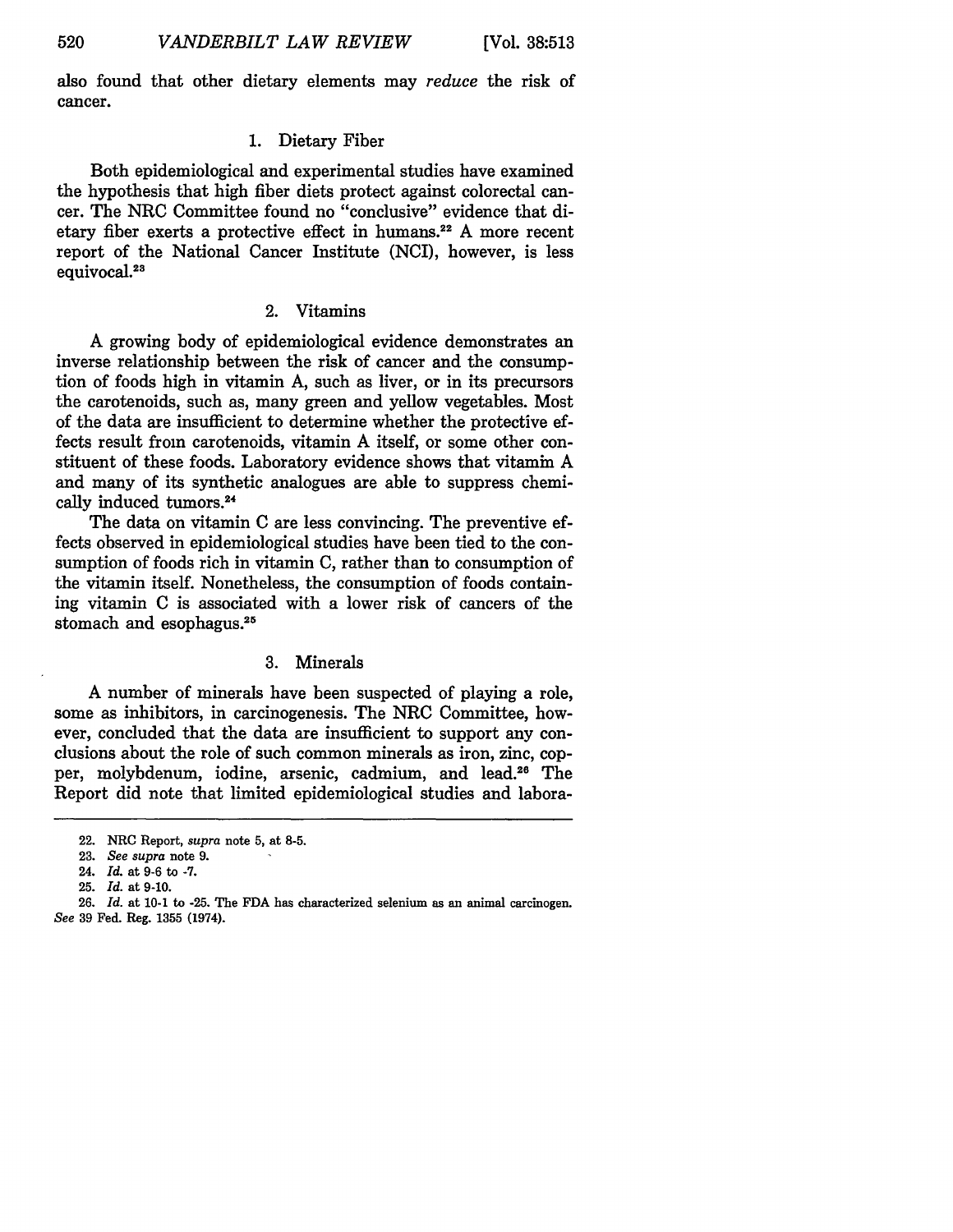tory experiments suggest that selenium may protect against risk.<sup>27</sup>

#### *D. The NRC Committee's Interim Dietary Guidelines*

While the NRC Committee emphasized the primitive nature of current understanding of the link between diet and cancer in humans, it offered some guidelines for a risk-reducing diet that it believed is consistent with good nutritional practices:

(1) The consumption of both saturated and unsaturated fats should be reduced. A decrease from the current average level of forty percent of total calories to thirty percent was characterized as a prudent goal.

(2) Fruits, vegetables, and whole grain cereal products should be included in significant proportions in all diets.

(3) Consumption of food preserved by salt curing, salt pickling, or smoking should be minimized.

(4) Alcoholic beverages should be consumed, if at all, in moderation.28

# *E. Implications of NRC Committee Findings*

The NRC Committee did not purport to conduct new studies of the relationship between diet and cancer; rather, it attempted to summarize the findings of hundreds of individual researchers. But even if the Committee's broader conclusions were already latent in the literature, the NRC Report gave the conclusions visibility and the imprimatur of the nation's most prestigious scientific body. The Report suggests that the capacity of the traditional American diet to contribute to cancer is a significant public health problem that might not be addressed by current regulatory strategies. What has traditionally been viewed as a problem of "pollution control"-the reduction or elimination of toxicants added to food by man-now appears to be a problem of individual dietary patterns, which are influenced powerfully by religion, tradition, and commerce.<sup>29</sup> The Report thus reveals that effective governmental ef-

<sup>27.</sup> NRC Report, *supra* note **5,** at **10-7.**

<sup>28.</sup> *Id.* at 1-14 to -16.

<sup>29.</sup> The comparison to environmental regulation yields some insights into the current difficulties of food safety regulation. Congressional efforts to regulate food safety can be analogized to other programs, such as the EPA's regulation of air pollution under the Clean Air Act, that rely on a combination of ambient air quality standards designed to protect health and locally devised emissions limits that may reflect a weighing of feasibility or other offsetting constraints. The FD&C Act can be viewed as a series of health driven limits on "emission" of "pollutants" into food that are not calibrated to any articulate standards of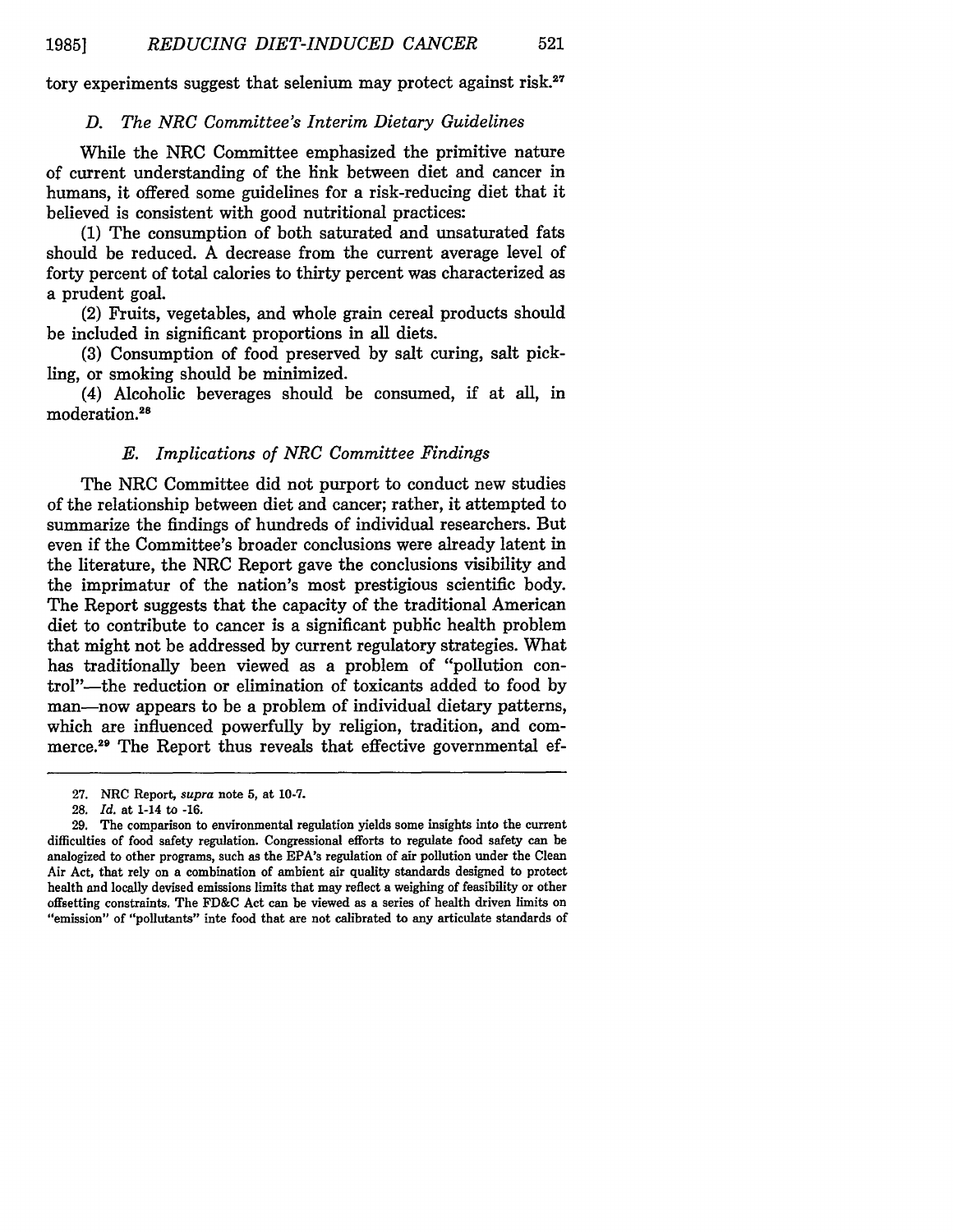522

forts to reduce diet-related cancer will be constrained not only **by** the limitations of science, such as in the capacity to test for carcinogenesis or to detect contaminants, but also **by** the unwillingness or inability to control commercial activities or individual autonomy.

One should not overlook the many uncertainties in the Committee's findings, which are stressed repeatedly in its Report. The Committee drew on a vast array of published studies, which inevitably prove to be of unequal quality. These studies' findings often are expressly equivocal or later contradicted and are subject to qualifications that accompany even the best investigations into the causes of human cancer-qualifications that are inherent in retrospective epidemiology and animal toxicology. No member of the Committee would claim that it had found evidence demonstrating "beyond a reasonable doubt"-perhaps not even by "a preponderance"-the strongest causal associations that it reported, including the link between cancer incidence and dietary fat.

Persistent uncertainties may not, and probably should not, impede all governmental action. What action is appropriate depends not only on the strength of evidence of risk but also on the nature of the governmental action contemplated. Less convincing evidence might suffice to justify changes in government programs that provide food for individuals, for example, members of the armed services, than to support **FDA** -mandated modifications in the composition of commercially marketed foods. Similarly, requirements of information on the labels of foods might not require the level of evidence necessary to justify banning a traditional ingredient.

The NRC Report also holds implications for private entities, including consumers, producers, and food merchandizers. Individuals may be inclined, and surely are entitled, to alter their personal diets based on the Committee's conclusions. Perhaps a more important effect will be commercial efforts to exploit the NRC findings in formulating and promoting foods and meals. Such private initiatives in turn will pose questions for government regulators-principally the **FDA** and the Federal Trade Commission (FTC)-that are responsible for preventing misrepresentation of foods in labeling and advertising.

diet quality, save for the unstated assumption that a traditional diet of natural foods is risk free. The NRC Report can be viewed as undermining this "standard" of diet quality. The Report surely demonstrates the necessity for devising and articulating standards of food or, better, diet quality.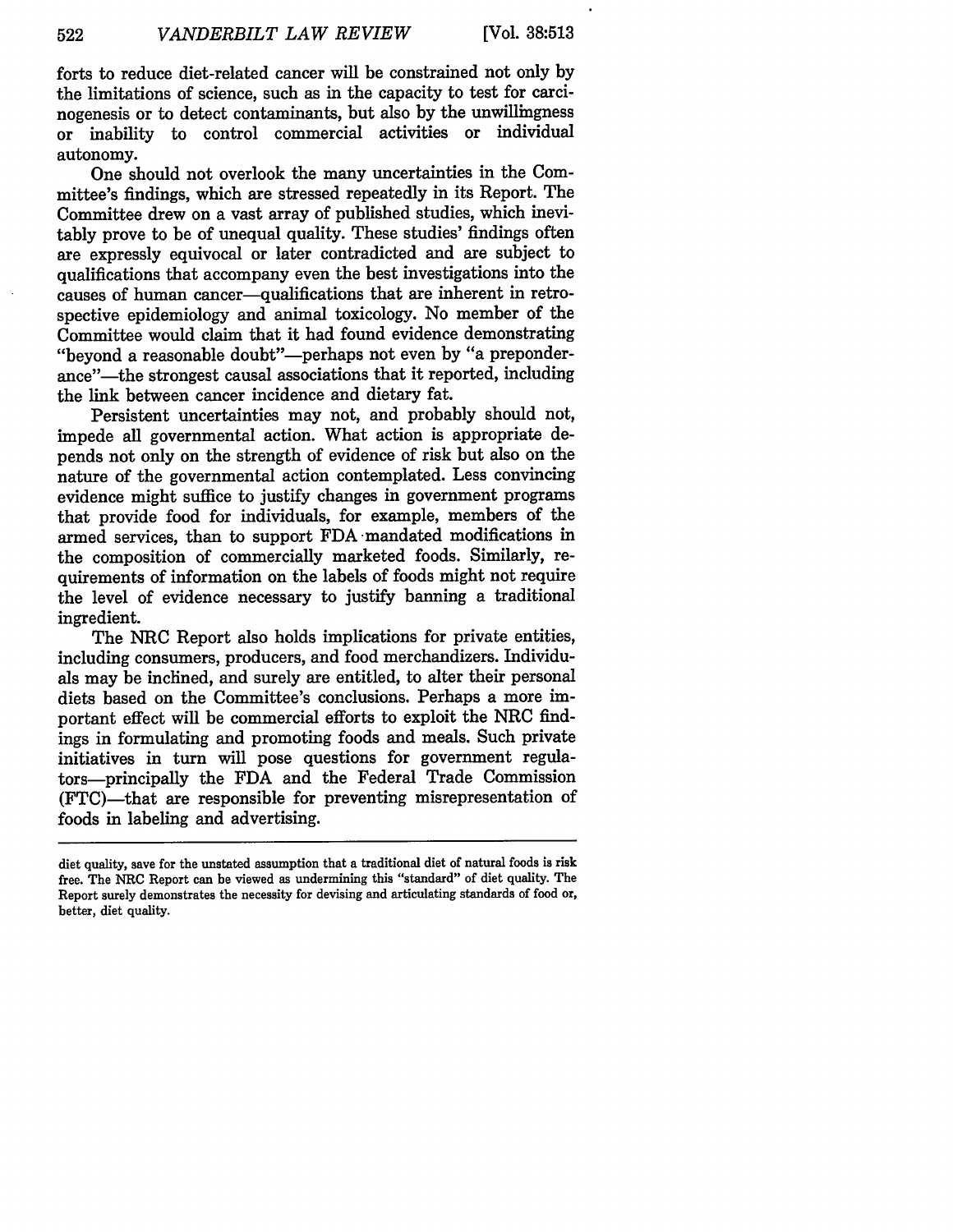#### III. **IMPLICATIONS FOR AFFIRMATIVE FDA REGULATION**

The implications of the NRC Report for the FDA's regulation of food labeling, food quality or composition, and food safety are this Articles' specific concern. To assess these implications requires some understanding of the agency's current authority.30 The **FDA** regulates the labeling of all non-meat and non-poultry foods marketed in the United States,<sup>31</sup> theoretically including foods sold in restaurants and to institutions such as schools and hospitals. In practice, however, the agency is concerned primarily with the information provided with foods sold for consumption in the home. The **1938** FD&C Act mandates that the labels of all foods contain certain information, such as net weight and statement of ingredients; authorizes the **FDA** to prescribe detailed label information for special classes of foods, such as nutritional supplements; and forbids label statements that are "false or misleading in any particular."<sup>32</sup> The Act also specifies that, in assessing whether statements in labeling are misleading, the **FDA** or a court may take into account material information that is omitted.33 Together, these provisions empower the **FDA** to require any food label to bear just about any information that the Agency believes necessary to inform consumers about the food's important characteristics-presumably including its capacity to reduce or increase the risk of disease.<sup>34</sup> The FD&C Act also gave the FDA authority to prescribe "standards of identity" for foods. Designed to assure that consumers were not cheated **by** the sale of processed foods, such as mayonnaise or fruit preserves, the Agency's early standards took the form of detailed recipes.<sup>35</sup> At one time the FDA identity stan-

**32.** 21 U.S.C. § 343 (1982).

33. *Id.* at § 321(n).

35. 21 U.S.C. § 341 (1982). For a discussion of the FDA's food standard program, see Merrill & Collier, *"Like Mother Used To Make". An Analysis of FDA Food Standards of Identity,* 74 COLUM. L. REv. **561** (1974).

**<sup>30.</sup>** See Hutt, *supra* note **5,** for a comprehensive examination of the FDA's authority, and the authorities of the FTC and the USDA as well.

**<sup>31.</sup>** *See* 21 U.S.C. §§ **321** (m), (n), 343 (1982). *See generally R.* **MERRILL &** P. Hurr, FOOD **AND DRUG LAw** ch. **11 (1980)** (discussing the regulation of food labeling).

<sup>34.</sup> This conclusion may overstate the scope of the FDA's authority to prescribe the content of food labels. Its ability to force affirmative disclosures-as distinct from its ability to prevent misleading statements-is hinged to the claims that a manufacturer makes about a food, expressly or implicitly in its name or in the purpose for which it is promoted. For example, the Agency has retreated from mandating nutrition labeling on all foods, preferring instead to require such labeling only when a nutritional claim is made or implied and to prescribe a standard format for nutritional labeling when it is undertaken voluntarily. *See* R. **MERRILL &** P. Hurr, *supra* note 31, at 265-68 (quoting **38** Fed. Reg. 2125 (1973)).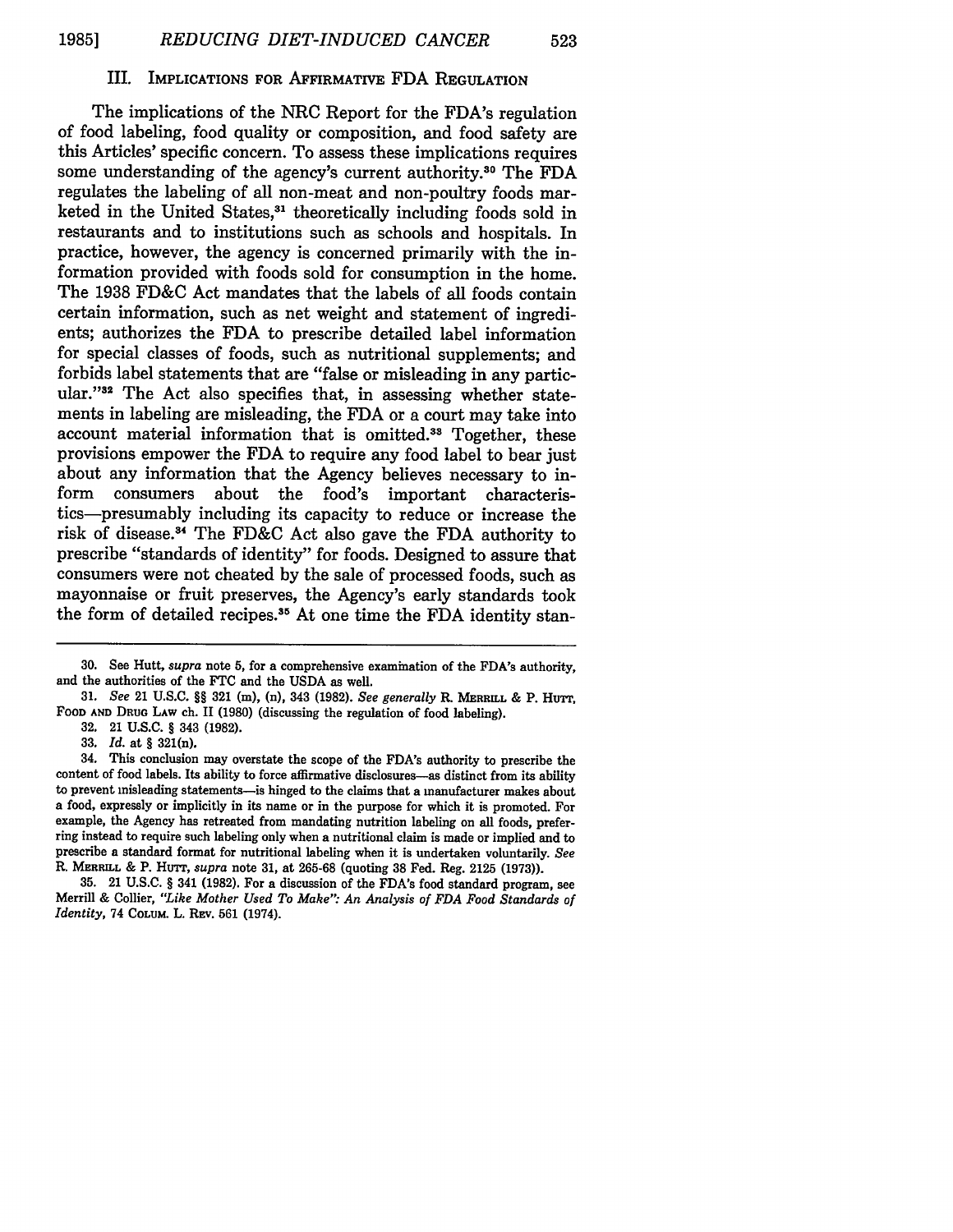dards covered approximately fifty percent of all foods sold in the United States. While the standards stabilized the composition of basic foods, they also deterred the marketing of substitutes-including some formulations that reduced traditional constituents precisely to serve a perceived health need, for example cholesterol free eggs. In the early 1970's, the FDA instead began to prescribe "common or usual names" for substitutes for many traditional foods-names that incorporated disclosure of compositional information believed to be important to consumers. With judicial confirmation of this alternative approach.<sup>36</sup> the FDA now can claim authority to prescribe the composition of virtually any food, through a standard of identity, or to mandate disclosure, as part of the name, of important information about the composition of unstandardized foods.

The final weapon in the FDA's arsenal is the authority to prevent the sale of unsafe foods.<sup>37</sup> The Agency's power to condemn any food that contains an "added" material rendering the food potentially hazardous betrays the statute's preoccupation with foreign constituents. The Agency also may condemn foods whose natural constituents render them "ordinarily injurious" to health-a rarely invoked standard that historically has been assumed to impose a heavy burden to prove likelihood of harm. Both of these original provisions of the 1938 Act probably were aimed at food constituents that threatened immediate harm, such as poisons, rather than at long-term hazards. Later amendments, inspired by concern about such hazards, have authorized the FDA to demand premarket testing of, and to issue licenses for, constituents used to make fabricated foods or utilized in food production in ways that make their entry into foods likely. These foreign constituents include food additives, color additives, animal drugs, packaging materials and other "indirect" additives, and pesticide residues, which comprise most of the substances man might "add" to food. The only other man-made constituents are environmental contaminants, for which the FDA can set tolerance levels.<sup>38</sup>

**<sup>36.</sup>** *See* American Frozen Food Inst. v. Mathews, 413 F. Supp. 548 (D.D.C. 1976), *afl'd sub noma.* American Frozen Food Inst. v. Califano, 555 F.2d 1059 (D.C. Cir. 1977) (per curiam).

**<sup>37.</sup>** *See generally* Merrill, *supra* note 4, at 184-241 (discussing the regulatory standards that the **FDA** applies in determining whether to ban food constituents).

**<sup>38.</sup>** *See generally* Merrill & Schewel, *FDA Regulation of Environmental Contaminants of Food,* **66** VA. L. **REv.** 1357 **(1980)** (focusing on the FDA's standards and procedures for determining acceptable contamination levels in foods *unintentionally* contaminated with potentially hazardous substances).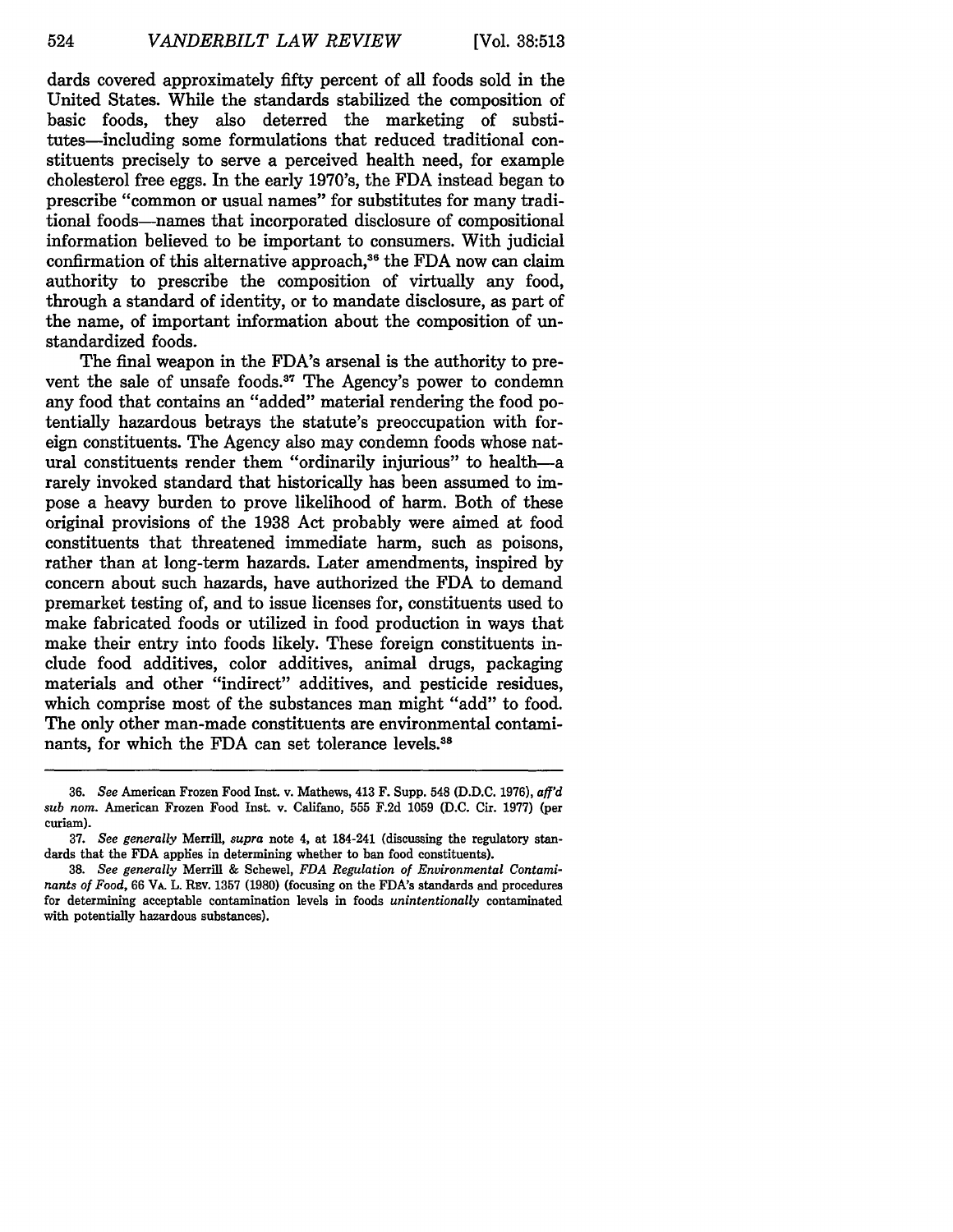This battery of regulatory authorities gives the FDA both comprehensive control over all substances advertently added to foods and reasonably effective authority over the marketing of foods that become contaminated with hazardous substances. Although the regulatory scheme does not function perfectly, it does not display major gaps, and, at least in theory, the scheme permits the FDA to prescribe, *ex ante,* the conditions of use of virtually all added substances and conditions of sale of foods containing them. Even so, as one contemplates regulatory action to implement the most cogent findings of the NRC Report, the current system seems ill-fitting for at least four reasons. First, as previously noted, the current system focuses on the safety of added constituents individually rather than on their collective effects. Second, although the **FDA** makes informed assumptions about likely dietary exposure in deciding whether or on what terms to license ingredients, the Agency generally does not attempt to alter the consumer dietary patterns that might have health significance. Third, the regulatory system generally contemplates binary responses from the **FDA;** a substance either is permitted or it is not. The Delaney Clause<sup>39</sup> makes this structure explicit for any additive found to cause cancer in man or animals. Finally, the system correspondingly places little reliance on consumers to protect themselves; the FDA's decisions to allow foods to be marketed are understood as confirming the fundamental safety of those foods. In short, the system is designed to set "emission limits" for foreign toxicants in foods, not to convey information that would enable consumers to control the longterm risks associated with dietary choices.

Perversely, the current system for setting "emission limits" for food constituents embodies criteria that appear to be the reverse of those implied **by** the NRC Report. The law applies the most stringent test-freedom from any risk of harm-to food and color additives, whose contribution to cancer incidence the NRC Committee was unable to discern.<sup>40</sup> As a corollary, the law applies the most relaxed standard-forbidden only if "ordinarily injurious"-to unprocessed foods of natural origin, many of which include high levels of constituents that pose a cancer risk which the Committee ranked the highest.<sup>41</sup>

**<sup>39.</sup>** See *supra* note 4 for text of Delaney Clause.

*<sup>40.</sup> See supra* text accompanying note 21.

<sup>41.</sup> The NRC Committee's assessment surely is not the final word on the issue of which food constituents pose the greatest risk. Bruce Ames, a distinguished scientist in the field, has speculated that the major culprits may be substances produced by nature to pro-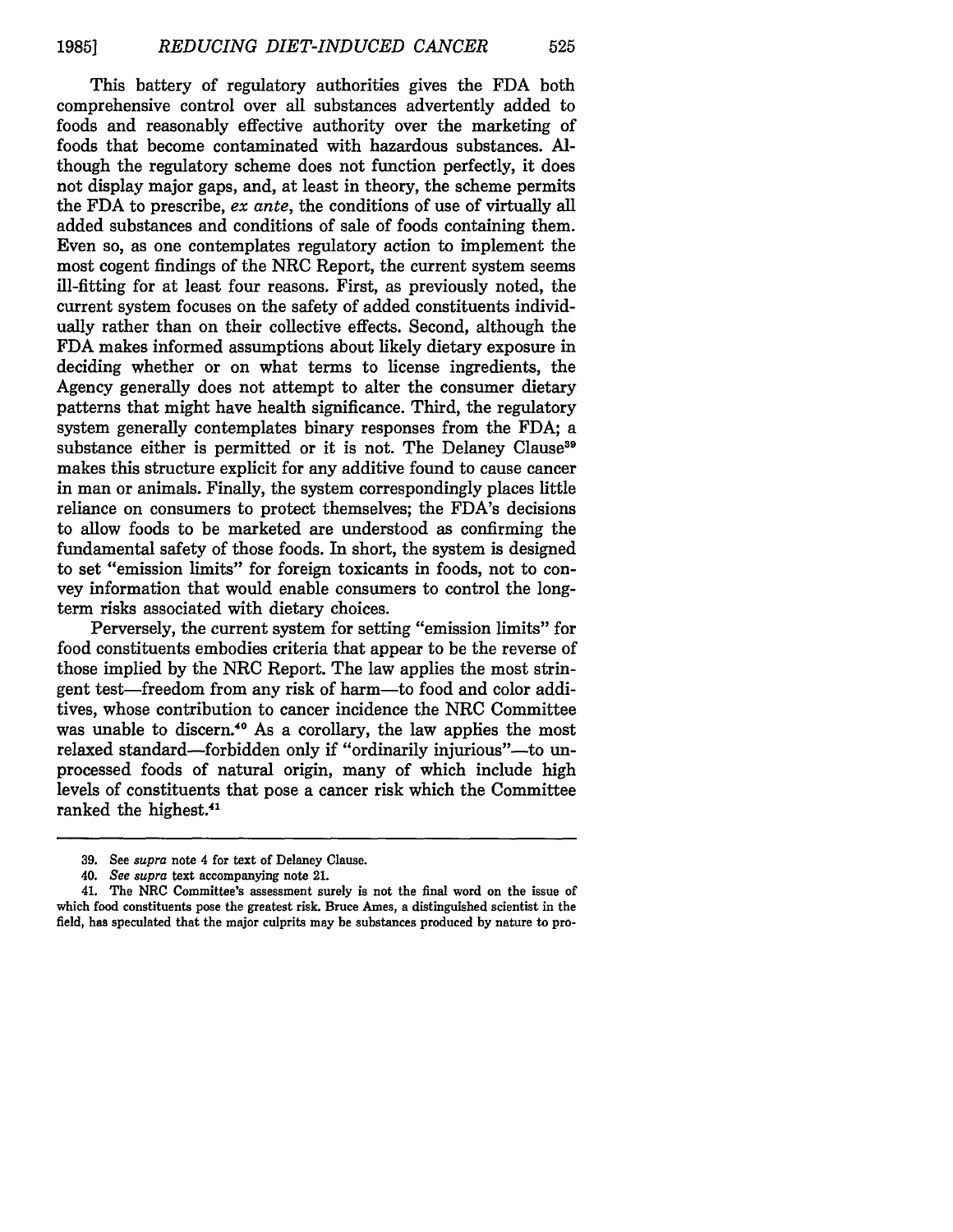This apparent anomaly<sup>42</sup> can be explained, however, wholly apart from the difference between the time of enactment of the key statutory provisions and the recent confirmation of the relationship between diet and cancer. Broadly speaking, the Act's diverse safety criteria reflect not differing assessments of the risks posed by various categories of added constitutents, but perceived differences in our capacity or willingness to limit human exposure to them. Theoretically, regulators easily could assure that consumers are not exposed to a hazardous *ingredient* by making it a crime to add the substance to food.<sup>43</sup> It is usually more difficult, however, to limit exposure to an industrial by-product whose presence in food is discovered only after a sizeable segment of the food supply is contaminated, for example, the polychlorinated biphenyl (PCB) contamination of fish caught in the Great Lakes.<sup>44</sup> And it may be even more-difficult to limit exposure to substances found naturally in the unprocessed products of American agriculture. Consequently, the present law's apparent ordering of risks betrays the legislature's ranking of benefits.45

#### IV. OPPORTUNITIES **AND** IMPEDIMENTS

While the **FDA** will encounter difficulties if it seeks to implement the findings of the NRC Report, the major impediments do not reflect deficiencies in the current law but more practical difficulties. The practical difficulties include the preliminary character of the Committee's findings, the continuing uncertainty surrounding the link between diet and cancer, and, most significantly, the resistance of both American agriculture and consumers to dramatic changes in dietary patterns. These obstacles become obvious as one considers the Report's basic messages:

**(1)** The major dietary risk factors are not chemicals added **by**

- 43. **By** use of the term "easily" I mean that such regulation would not confront technological obstacles. It could confront political obstacles, however, as the FDA's aborted effort to ban saccharin has demonstrated.
- 44. It can be argued that these cases reveal no difference in principle-that is, that control of any food constituent is limited only by our willingness to pay the cost. This insight of economics, however, does not refute the observation that the current law's categories reflect congressional perceptions of differing "benefits."
- 45. *See, e.g.,* Pape, *Legislative Issues in Food Safety Regulation,* in SociAL **REOULA-TION: STRATEGIES FOR** REFORM (1982).

tect plants from disease and predators. *See* Ames, *Dietary Carcinogens and Anticarcinogens,* 221 **ScL 1256 (1983).**

<sup>42.</sup> The current law is criticized in *Food Safety in the United States, Report of the Committee for a Study of Saccharin and Food Safety Policy,* Institute of Medicine and National Research Council, National Academy of Sciences (March **1979).**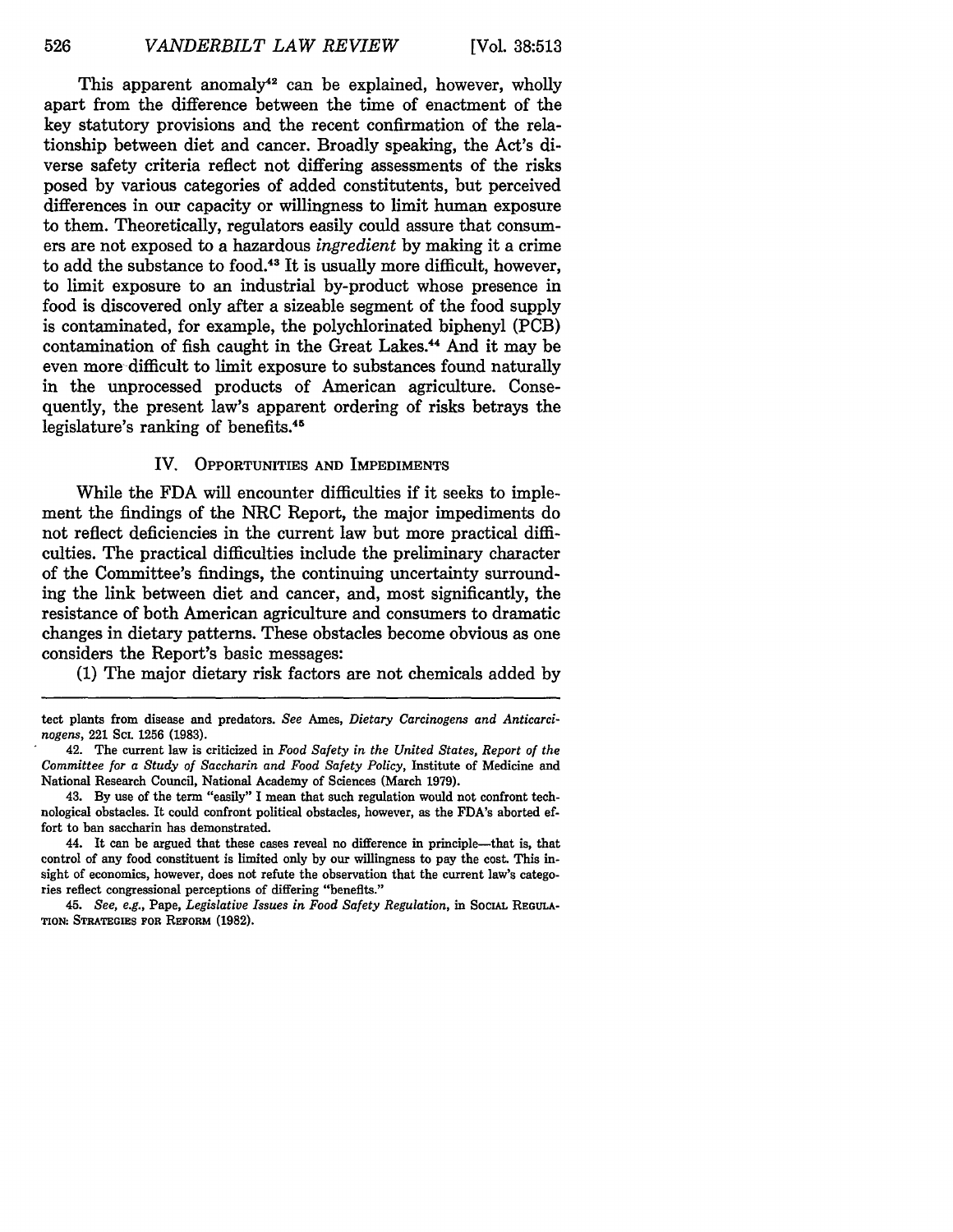527

man but inherent constituents of traditional and popular foods.

(2) The major risks stem from lifelong ingestion of classes of foods rather than short-term exposure to a few easily identified foods. Moreover, foods are not categorizable as "dangerous" or "safe," but as "better" or "worse" in their contribution to cancer risk. Thus, moderation and substitution are more practical guides to behavior than banning or abstinence. Correspondingly, risk reduction requires individual daily attention to dietary choices rather than one-time decisions about which foods to eat or to avoid.

(3) Most significantly, the NRC Report suggests that the aggregate consumption of food constituents-both those associated with increased risk and those believed to be protective—influences the risk of cancer. This last message has profound implications, for it suggests that regulators must shift their focus from the safety of individual foods to the composition of diets. Diet-induced cancer should be viewed as a novel problem of behavior modification rather than a traditional problem of market regulation.

# *A. Regulation of Food Composition*

# 1. Assuring Additive Safety

While the NRC Committee found little evidence that added chemicals have contributed to cancer incidence, this conclusion simply may reflect the overall success of regulation in preventing the introduction of toxic additives and in curtailing the sale of dangerously contaminated foods. It does not support an argument for abandoning premarket screening of the safety of new compounds or the monitoring of foods for industrial residues.

### 2. Controlling Food Composition

One ought not neglect the composition of individual foods in assessing opportunities for effective regulatory intervention. If the amount of fat in foods comprising major sources of calories for Americans could be reduced **by** twenty-five percent, and consumers did not substitute new higher-fat foods, one could expect a significant reduction in cancer incidence. If protein were confirmed as an independent cancer risk factor, reductions in protein levels likewise could lower risk. Conceivably, reductions in risk also might be achievable through the *addition* of constituents that provide a pro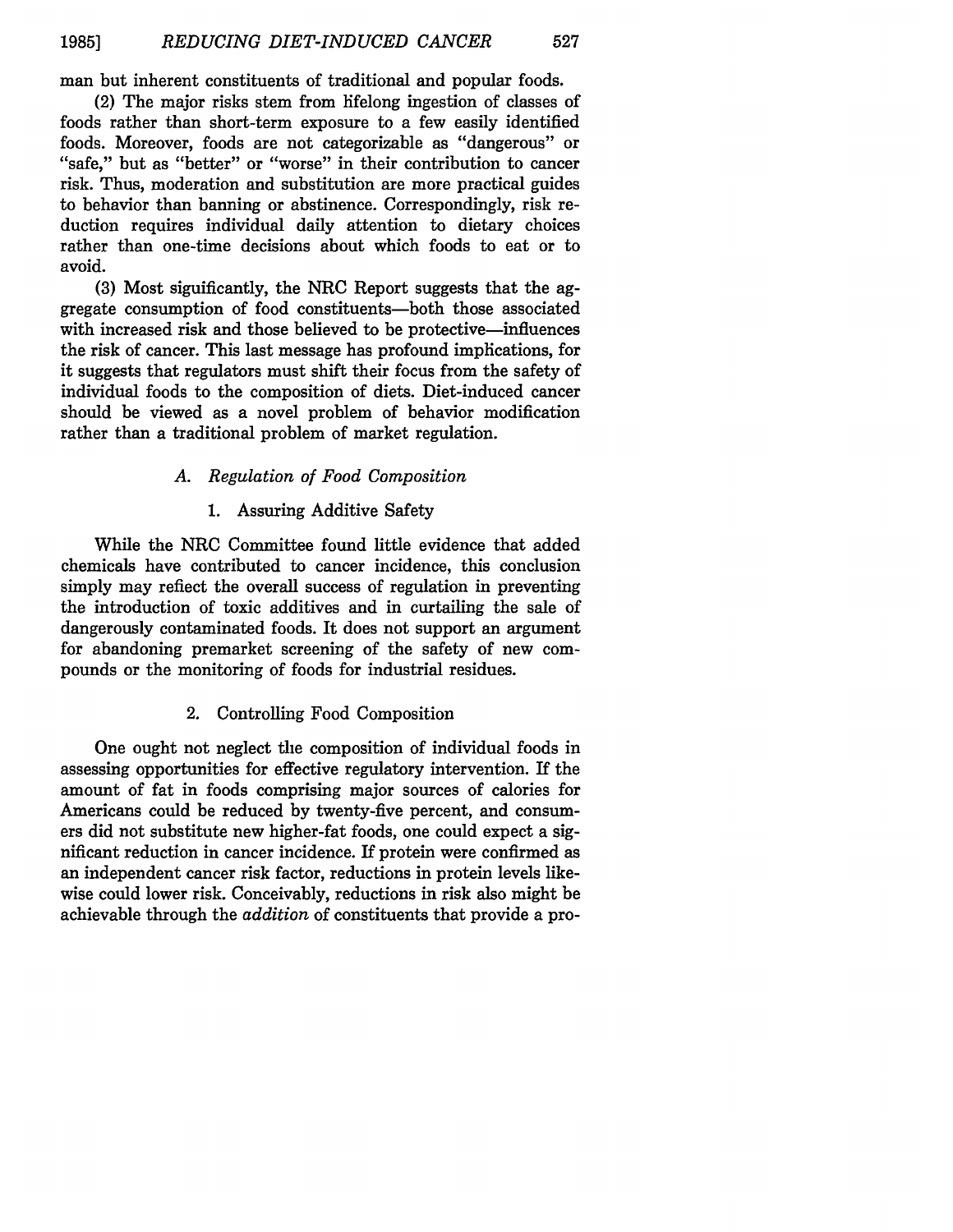tective effect.46 Because the association between dietary fat and cancer incidence appears well established, that relationship provides a useful example.

Assuming that a twenty-five percent reduction in dietary fat is the goal, the FDA should have two objectives. First, it should seek opportunities to mandate reductions in the amount of fat in individual foods. Second, it should eliminate requirements that impede reductions undertaken voluntarily by food producers. The Agency has the legal authority to pursue both objectives. Under section 401 of the FD&C Act, $47$  the FDA is empowered to promulgate mandatory standards of identity prescribing the composition-including the amount of fat-of products sold as particular foods, such as mayonnaise.<sup>48</sup> Furthermore, the Agency surely may amend existing standards of identity that mandate minimum levels of overall fat or fat of a particular origin, for example butter fat—requirements which are often based on the assumption that fat is an index of product quality.

The FDA would encounter problems in the pursuit of each of these objectives. First, reducing fat might alter the palatability of some foods and thus cause consumers to substitute other high fat foods. The Agency might hear claims of product degradation, and resulting deception, from consumers who prefer the immediate enjoyment of the traditional food to the much more remote benefits of reduced risk. Furthermore, experience suggests that food producers and ingredient suppliers would vigorously resist signficiant changes in existing standards of identity-even changes merely *permitting* reductions in fat.49 A standard of identity that sets a minimum level of fat for a food traditionally has assured manufacturers that they will not face competition from diluted products

<sup>46.</sup> The NRC Committee does not recommend the use of supplemental vitamins **A** or C or other possibly protective nutrients, but rather endorses the foods in which they occur naturally on the prudent ground that the effects observed may be attributable to other constituents. NRC Report, *supra* note 5, at 144, 147.

<sup>47. 21</sup> U.S.C. § 341 (1982). *See generally,* Merrill & Collier, *supra* note 35 (discussing the costs and benefits of food standards).

<sup>48.</sup> Compare the FDA's standard for mayonnaise, 21 C.F.R. § 169.140 (mandating at least **65%** oil), with its standard for salad dressing, 21 C.F.R. § **169.150** (requiring only **30%** oil).

<sup>49.</sup> For example, when the **FDA** attempted to revise the standard of identity for ice cream to permit use of cassein as an ingredient, it met withering criticism from domestic suppliers of other milk-based constituents, whose market would be damaged by the liberalization. They were joined by members of Congress with close attachments to the dairy industry. Ultimately, the Agency backed down. *See* R. **MERRILL** & P. HUTT, *supra* note **31,** at 192- 94.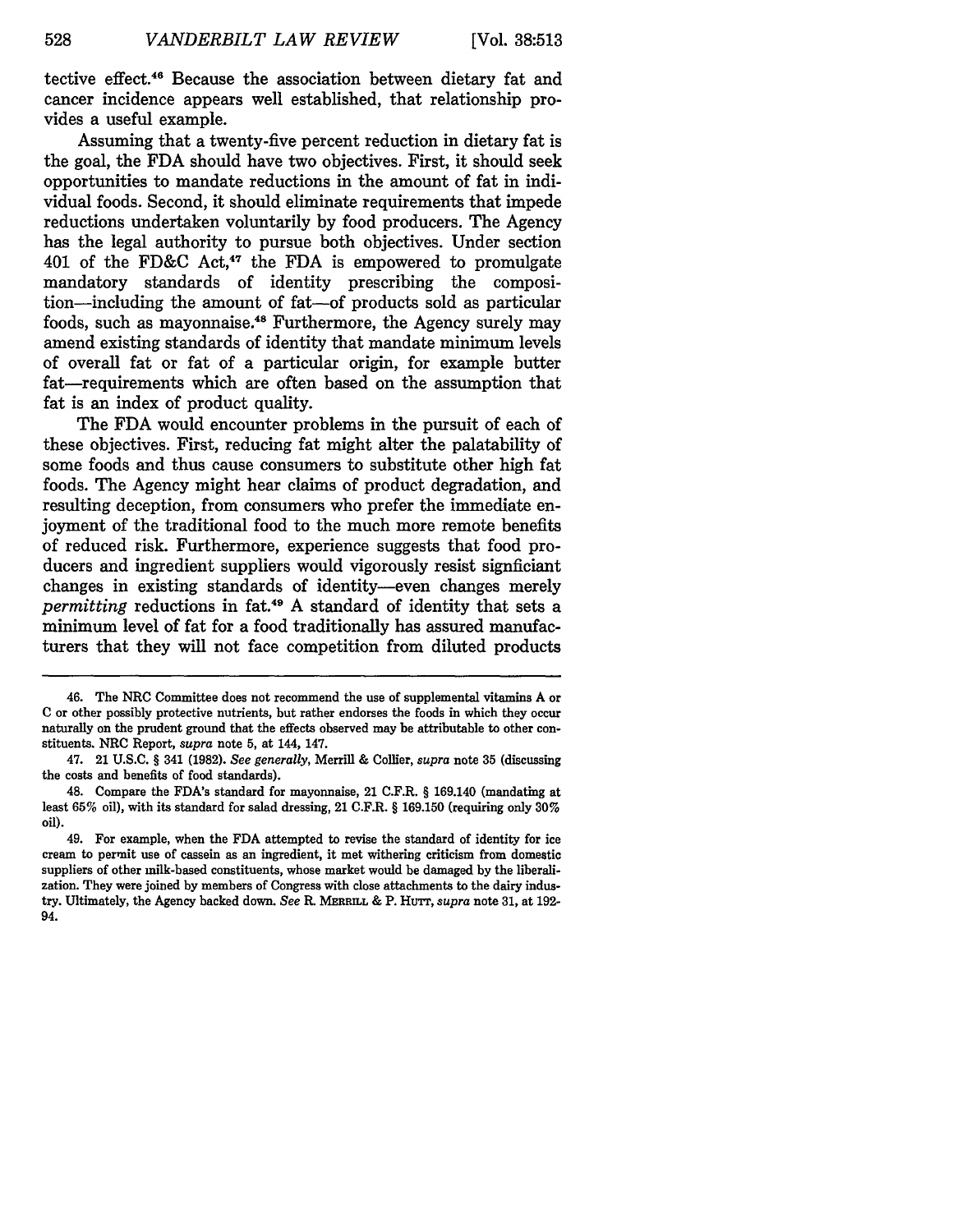sold under the same name and has provided a guaranteed market for the suppliers of the fat ingredient. Many remaining "recipe" standards cover dairy products, and the FDA has been notably unsuccessful in relaxing those products' fat requirements. Moreover, for some standardized foods containing significant fat, there even may be plausible health reasons to resist changes in formulation.<sup>50</sup>

The current statutory procedures for amending or repealing standards of identity give defenders of the traditional formula an effective weapon against change. The FD&C Act prescribes on-therecord rulemaking for the adoption of regulations under section 401, permitting any party who objects to a proposed standard—including any change in an existing standard—to force the FDA to hold a formal evidentiary hearing.51 As a practical matter, this procedural right means that controversial changes in existing standards of identity are rarely implemented. Nonetheless, among existing standards of identity, particularly those that mandate a minimum level of fat, there are surely some plausible candidates for an amendment allowing manufacturers to reduce fat without forfeiting use of the food name. There also may be some candidates for new or amended food standards that would impose *maximum* limits on fat for the purpose of reducing overall dietary fat. In addition, the FDA could broaden opportunities for marketing reduced fat competitors for standardized products by viewing them as outside the identity standards.

It should be noted, however, that the major source of dietary fat—meat and meat products—is not as malleable by government edict as most dairy products, whose composition is more often a matter of design than of nature. Animal husbandry practices can affect the levels of fat in meat, but not as dramatically as the **FDA** can alter the composition of cheese. The United States Department of Agriculture (USDA) has comparable authority over the composition of processed meat and poultry products, but these items comprise only part of the market for meat and poultry products. Major reductions in the amount of fat that Americans now

**<sup>50.</sup>** Some dairy products, such as milk, may provide a major source of calories and other nutrients for some segments of the population. (Both the FDA and the **EPA** assume for purposes of estimating exposure to pesticide and other residues that milk represents 100% of the diet of infants. *E.g.,* 44 Fed. Reg. 17,094 (1979)). If it were shown that fat content does make product quality, the FDA could allow manufacturers to determine how much fat to include but require disclosure of the amount of fat on food labels. But this option would leave open the possibility that most versions of a food will remain high in fat, thus shifting the burden of risk reduction to the consumer.

<sup>51.</sup> *See* R **MERRILL** & P. Hurr, *supra* note 31, at 189, 231, 889-901.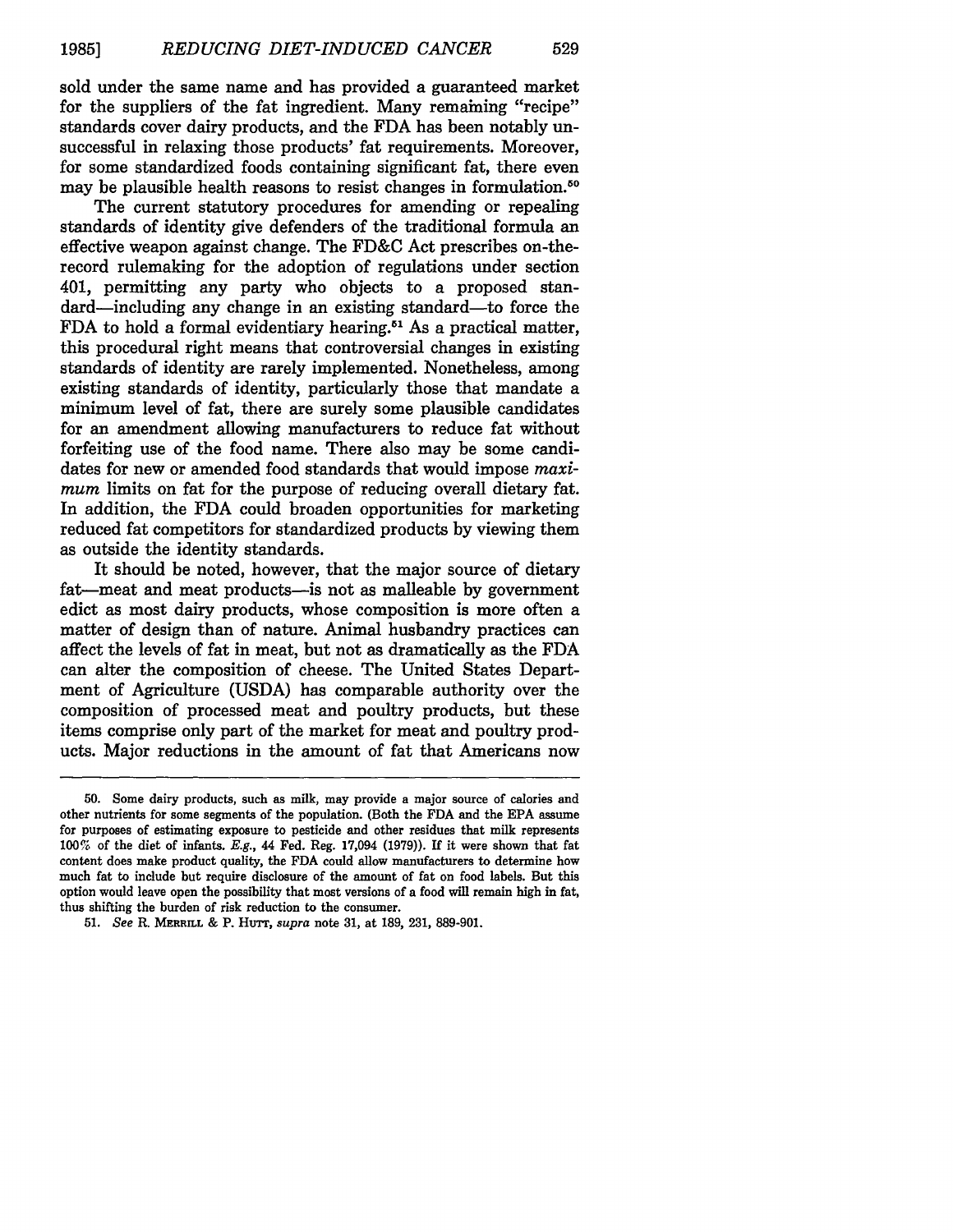consume from meat will require significant changes in consumption patterns as well as modification of government compositional requirements.

Government agencies that provide foods or meals to individuals—through school lunches, food stamps, the feeding of institutionalized populations-might have greater opportunities to effect reductions in dietary fat. These agencies confront fewer procedural impediments to implementing change, and their effective control over the actual dispensing of foods provides greater assurance of compliance. Yet these agencies, too, surely would encounter resistance from clients, who may view the dispensing of reduced fat, "lower quality" foods as disparaging, and from food suppliers, who may have a major stake in the continued sale of high fat products or ingredients.<sup>52</sup>

## *B. Transmission of Dietary Information*

For major changes in American eating habits to occur, consumers will require straightforward information--not merely reports of scientific studies-about individual foods, meal composites, and long-term eating habits. Although providing that information may not alone be sufficient to bring about significant changes in dietary patterns, it is an essential first step. Consumers obtain information about foods from several sources, both public and private. In theory, the federal government can dictate, or at least influence, the information provided by both sources-as author of official communications, such as USDA pamphlets for homemakers, and as regulator of commercial messages from food distributors, both in labeling and advertising.

# 1. Government-Authored Information

The numerous possibilities for official communication of health enhancing dietary advice offer diverse prospects for success and pose varied problems of implementation. The USDA has a long tradition of distributing useful information to homemakers and no doubt has exercised positive influence on the nation's eating habits. One may question, however, whether the Department's traditional routes of communication-through Government Printing Office publications, local outreach programs, public schools,

<sup>52.</sup> Because the Department of Agriculture, the agency responsible for both the school lunch and food stamp programs, retains close ties to the meat and dairy industries, one might expect innovations in these programs to come quite slowly.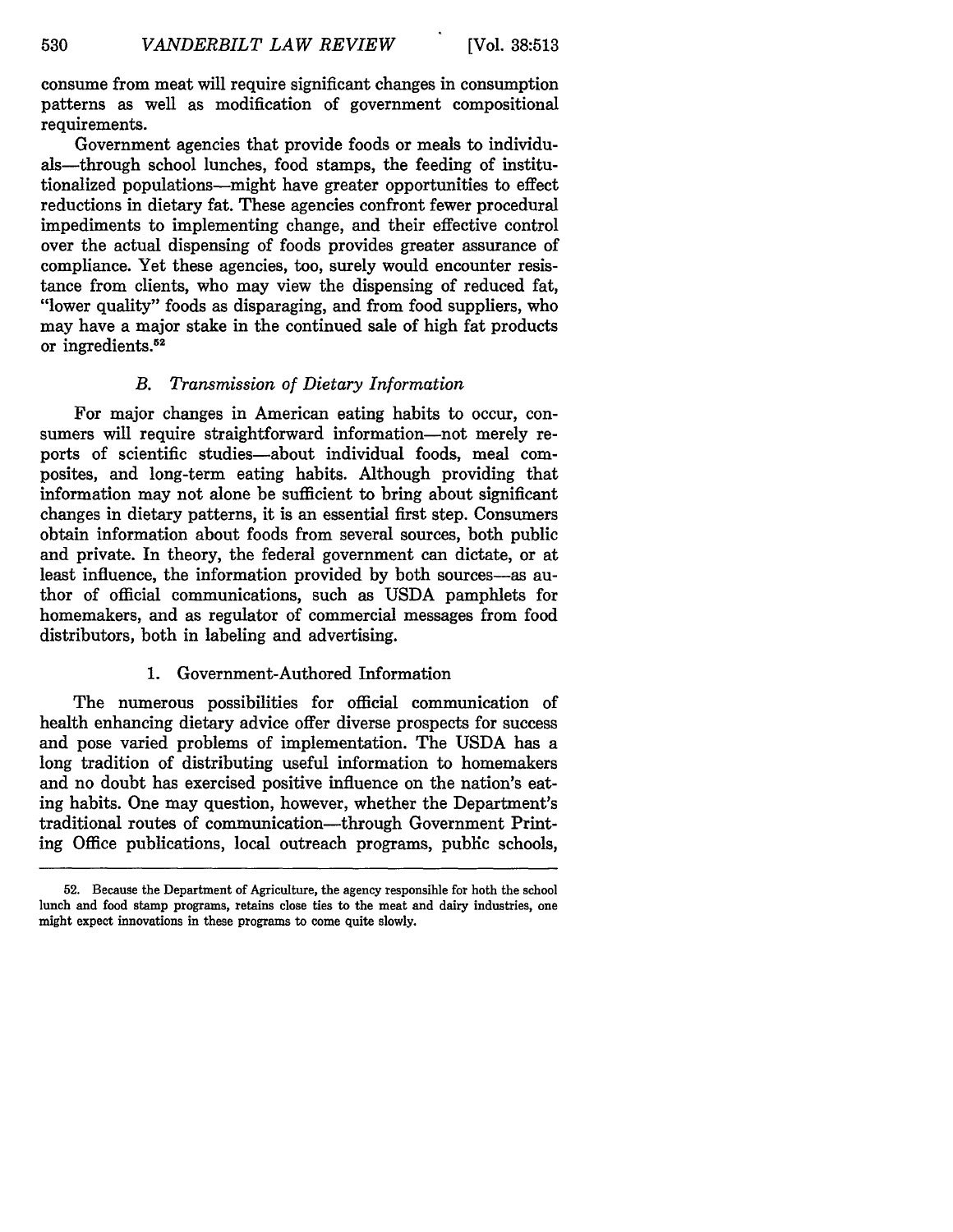and colleges-retain major influence in a society in which meal preparation often is shared among family members and in which the percentage of meals commercially prepared continues to grow. Another obstacle to effective USDA intervention on the diet-andcancer issue is the Department's historical allegiance to producers of grain, meat, and dairy products, whose interests conflict with effective implementation of the NRC Committee's advice. Similar pressures are likely to be felt by other public agencies that play roles in educating consumers, including local governmental bodies and educational institutions.

# 2. Government Regulation of Commercial Messages

Many regulatory opportunities are open to the FDA and, in its role as regulator of advertising,<sup>53</sup> to the FTC. For the FDA, the regulatory weapons include required disclosures in labeling and evaluation of claims volunteered by food marketers who seek to exploit the NRC Report.

#### *a. Mandated Label Information*

As noted previously, the FDA possesses adequate legal authority to require food labels to bear almost any pertinent and plausible information concerning the food. The more difficult issues involve the information that should be required, the form it should take to be understandable, and the constraints that the inherent limits of the label format impose. As early as 1979, the FDA had acknowledged the limitations of the labeling format in an analogous context:

**[A]** requirement for warnings on all foods that may contain an inherent carci-. nogenic ingredient or a carcinogenic contaminant (in contrast to a deliberately added carcinogenic substance) would apply to many, perhaps most, foods in a supermarket. Such warnings would be so numerous they would confuse the public, would not promote informed consumer decisioumaking, and would not advance the public health.<sup>54</sup>

The NRC Committee's brief recommendations still are too prolix to incorporate in the labels of most foods-which already

**<sup>53.</sup>** *See* P. **MERRILL** & P. HuTr, *supra* note **31,** at 134.

<sup>54. 44</sup> Fed. Reg. 59,513 (1979). The Agency was responding to comments on a proposal to require a label warning on hair dyes that contained trace amounts of a carcinogen. Critics had pointed to the anomaly in the Agency's failure to require warnings about food constituents that appeared to pose substantially greater risks. The Agency's response ignored the possibility of labeling based on levels of risk-an approach that might be feasible with individual toxicants, but one that would not easily accommodate the sorts of findings about general dietary practices prescribed by the NRC Committee.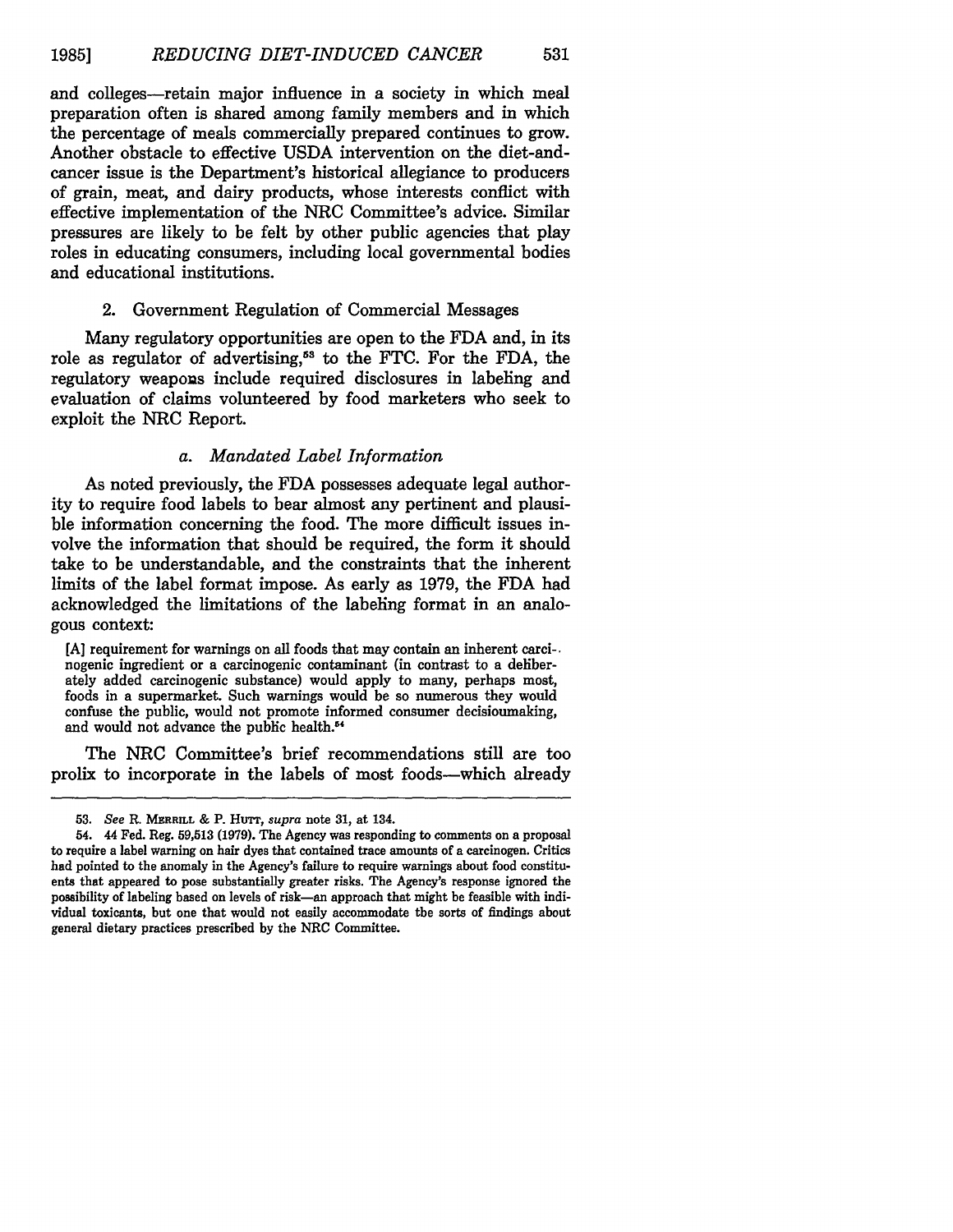contain much useful information required by statute, such as net weight and a list of ingredients, and by FDA regulation, such as nutrition information.<sup>55</sup> Furthermore, those recommendations, with the possible exception of the caution concerning alcoholic beverages, themselves do not seem suited for the labels of specific foods. The recommendations do suggest, however, other product specific information that might be useful, such as mandatory disclosure of fat content. But the bare disclosure of fat content, already a part of nutrition labeling, may be inadequate without additional information placing the disclosure in context-such as a statement that a high fat diet increases the risk of cancer. Even a bare statement of the percentage of fat would not reveal whether a food is an important source of dietary fat, or whether the food contains more or less fat than possible substitutes.<sup>56</sup>

These speculations do not demonstrate that the FDA should refrain from trying to influence dietary habits through mandated label information, but they do hint at the complexity of the undertaking. As with nutrition labeling, the FDA must consider the roles of particular foods in the diet, other useful information on food labels, the interchangeability of foods, and the other sources of information that attentive consumers can consult in evaluating the sparse text of food labels. The agency also must take into account consumer buying habits-to the extent they are known. Many consumers pay attention to food labels, particularly when they wish to avoid particular constitutents, but a vast number ignore labels.<sup>57</sup> Predictably, those who do consult labels tend to be well educated, conscientious about diet, and exposed to other information that enables them to evaluate food labels. Further investigation might suggest that the persons whose dietary habits now place them at the greatest risk are precisely those least likely to be reached by innovations in food labels.

The NRC Report suggests other food labeling initiatives. It cautions against excessive consumption of alcoholic beverages, particularly by people who smoke. One could visualize a requirement

<sup>55.</sup> *See* R. **MERRLL** & P. HuTr, *supra* note 31, at 148-50, 265-73.

<sup>56.</sup> There may be some question about the FDA's authority to require the marketer of Food *A* to include in its label information about Food *B* (for example, "this food contains *X%* fat, by comparison with Food *B,* which contains only Y% fat"). But resolution of this issue is not the key to the FDA's ability, should it have the desire, to incorporate many of the NRC Report's findings in food labels.

<sup>57.</sup> *See* Good Housekeeping Institute, *Survey of Consumer Response to Food Labeling, FDLI Food Update* (March 1982); *see also* R. **MERRmILL** & P. Hurr, *supra* note **31,** at 269-70 (citing sources).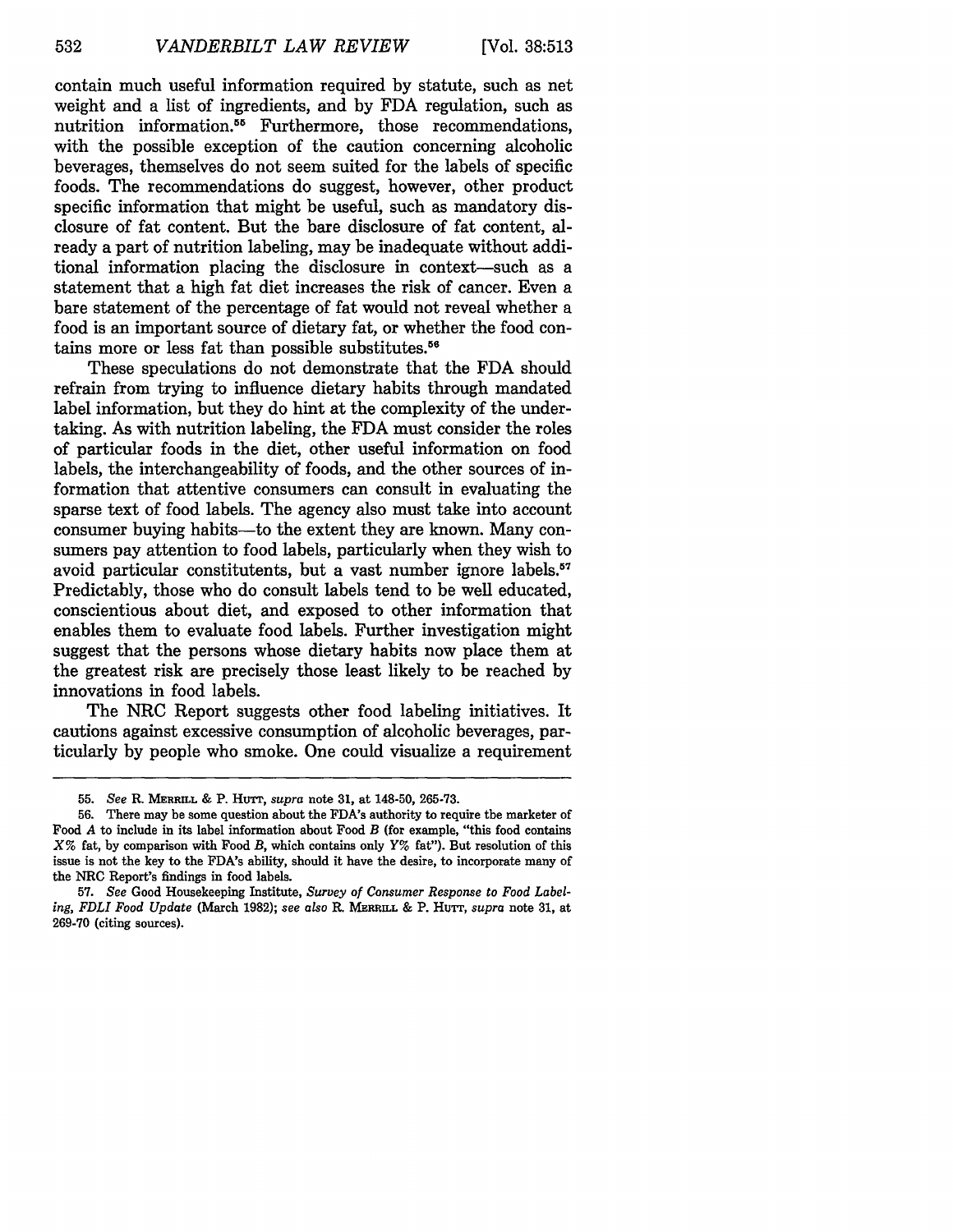that alcoholic beverages bear a statement regarding the link between alcohol and cancer, but such speculation invites comparison with other proposed or implemented label warnings. One obvious parallel, the warning on cigarettes, has sparked two decades of controversy over its factual bases and its effectiveness in discouraging smoking.<sup>58</sup> The cigarette warning experience does not nullify the utility of a warning about alcoholic beverages, but it does forecast the sort of political obstacles that such an initiative would encounter and raises questions about a warning's ability to alter behavior. As a final obstacle, under a long-standing interagency agreement, the FDA in effect has surrendered its authority over the labeling of alcoholic beverages to the Treasury Department.<sup>59</sup>

Two other classes of foods effectively escape federal labeling requirements: fresh fruits and vegetables, which the NRC Committee found may protect against some cancers, and restaurant meals. The FDA never has acknowledged that either category falls outside its jurisdiction. The Agency toyed with a proposal to require nutrition labeling for fresh fruits and vegetables<sup>60</sup>—through the use of point-of-sale notices, and it has considered requiring fast-food operators to provide nutrition information as well.<sup>61</sup> But the difficulty of adapting labeling rules to foods that are sold without labels and the costs of effective enforcement-FDA inspectors would have to visit every grocery store and every restaurant—thus far have frustrated all initiatives to mandate point-of-sale information about these increasingly important classes of food.

There are other obstacles to effective communication of the NRC Committee's findings to consumers. The scientific bases for the Committee's recommendations are arcane and complex. Most members of the Committee no doubt would be reluctant to embrace statements simple enough to reach many audiences-for example, "eating carrots and cabbage will reduce your risk of stom-

**<sup>58.</sup>** *See, e.g., Smoking Prevention Health and Education Act of 1983: Hearings on S. 98-232 Before the Senate Comm. on Labor and Human Resources,* 98th Cong., 1st Sess. (1983).

**<sup>59.</sup>** *See* R. **MERRILL &** P. Hurr, *supra* note **31,** at **163-64.**

<sup>60.</sup> *See* 40 Fed. Reg. 8214 (1975); *see also* 48 Fed. Reg. 27, 266 (1983) (withdrawing proposal to require nutrition labeling for fresh fruits and vegetables).

<sup>61.</sup> No official document chronicles the FDA's periodic entertainment and later rejections of suggestions for "point of sale" information about the composition of restaurant meals. The author here draws on personal experience as the FDA's Chief Counsel from 1975 to 1977. Note that in 1979 the FDA and the USDA announced that they would not take steps to require ingredient labeling of restaurant served foods. *See* 44 Fed. Reg. 75,990, 76,000 (1979).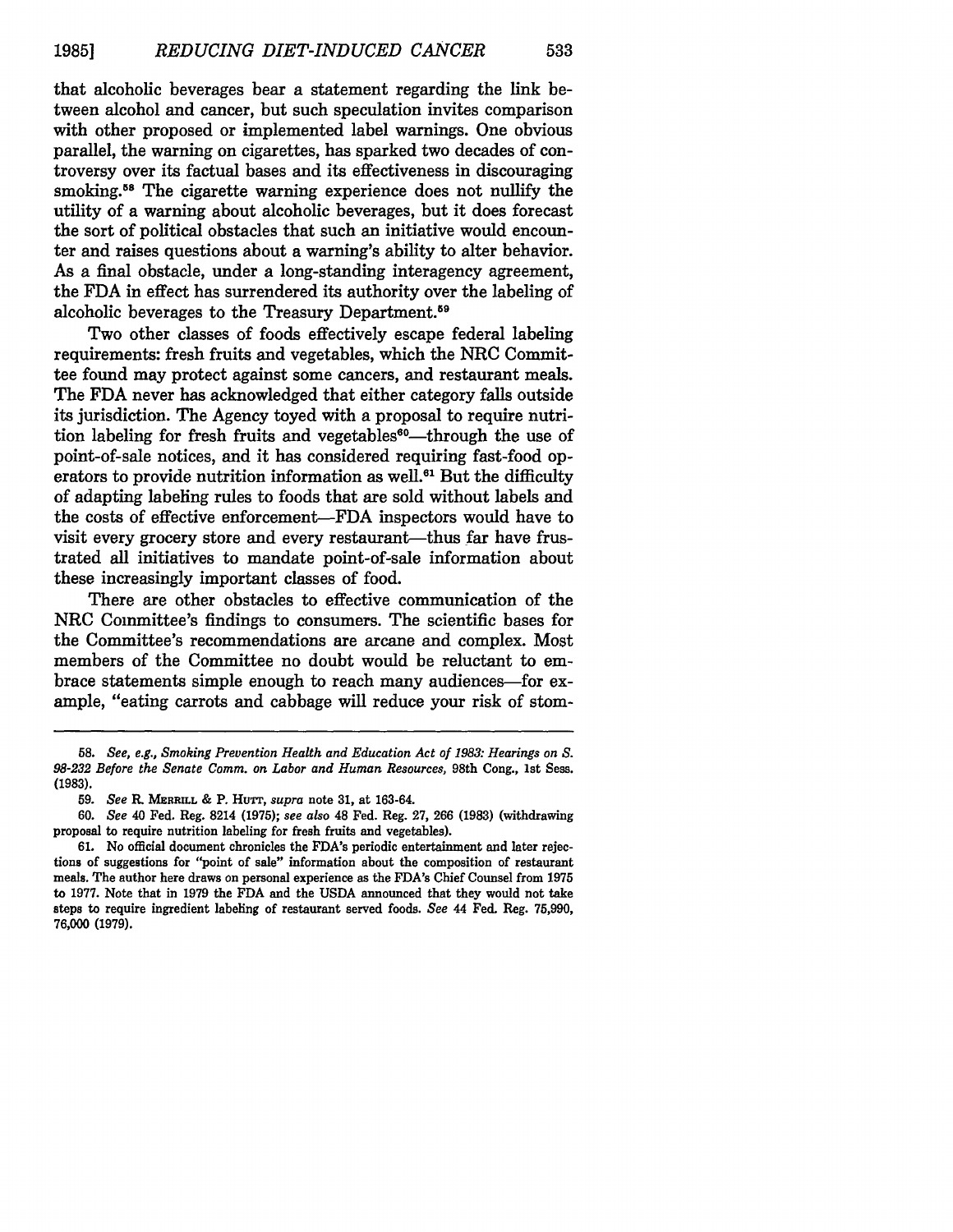ach cancer." Some of the associations between diet and cancer incidence are strong as epidemiological findings go, but they fall short of proof of causation. Therefore, even the strongest findings of diet/cancer association simply may not support the blunt conclusions that regulators and consumers will require. $62$ 

Furthermore, the risk in question—the increased likelihood of cancer-may seem extremely remote to many consumers. Other authoritative assessments of risk, as convincing as those of the NRC Committee, have not produced the changes in personal behavior necessary to effectuate their recommendations. As examples, consider the continued low level of seat belt usage and the equivocal evidence of whether cigarette label warnings have influenced individual smoking habits.<sup>63</sup> In each of these cases, the temporal remoteness of the risk described dilutes consumer response. Likewise, it is difficult to believe that the to dietary patterns the NRC Committee wishes to discourage will prove readily susceptible to modification. Dietary habits may be even *less* malleable to change than smoking habits. Smoking involves routine exposure to foreign substances whose character surely appears suspicious. By contrast consumers regard eating health enhancing and as involving ingestion of materials believed to be "good for you."

#### *b. Limits on Product Claims*

While the NRC Report and subsequent NCI dietary recommendations have disturbed producers of some foods whose sales would suffer from changes in dietary patterns, marketers of other products have discovered new commercial opportunities. Even a casual viewer of television is likely to have seen recent advertisements for Kellogg's "All Bran" cereal, which explicitly refer to the National Cancer Institute's (NCI's) endorsement of dietary fiber. Another firm is marketing a tablet under the name "Healthy Greens," promising that it incorporates nutrients believed protective against cancer. These commercial initiatives, which no doubt will be followed by other companies, have attracted the attention

**<sup>62.</sup>** See Motor-Vehicles Mfrs. Ass'n v. State Farm Mut. Ins. Co., **103 S.Ct. 2856 (1983)** (overturning the Department of Transportation's decision to revoke the requirement for mandatory passive restraint systems).

**<sup>63.</sup>** Here we may detect a distinction between the type of evidence sufficient to justify voluntary claims in labeling or advertising-such as those made for Kellogg's **"All** Bran" cereal-and evidence sufficient to justify governmental intervention **by** mandating involuntary disclosure.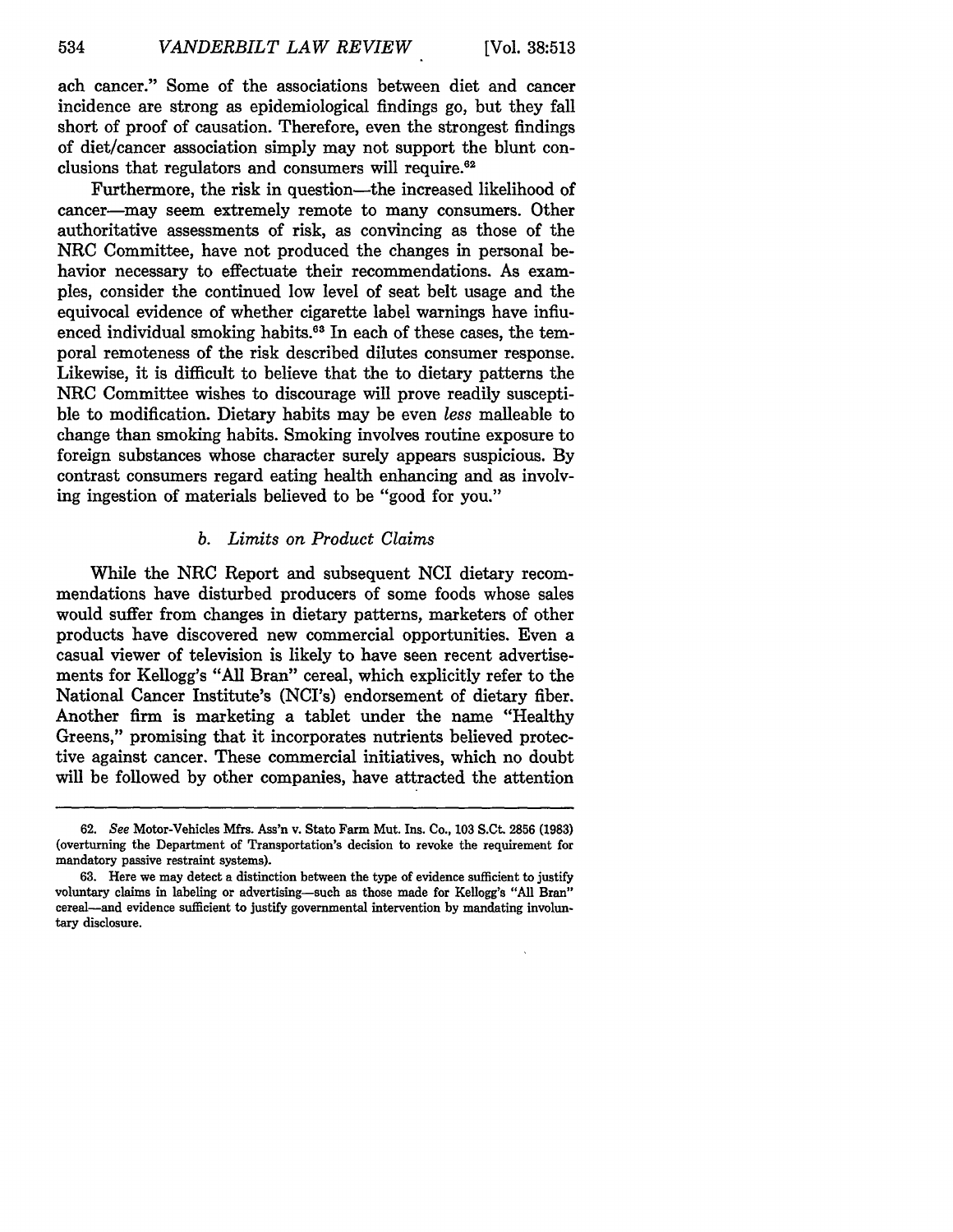of the FDA and the FTC.<sup>64</sup> Both agencies have a history of impatience with claims that seek to exploit preposterous, speculative, or even merely preliminary reports of scientific investigations associating health benefits with specific products or practices.<sup>65</sup> Both agencies have authority to invoke legal sanctions against false or deceptive claims for foods. The very uncertainty of the NRC Committee's conclusions, however, makes vigorous prosecution of exaggerated "reduce your risk to cancer" claims difficult, and perhaps even undesirable in some cases.

The FDA has two regulatory weapons it could enlist in any effort to curb overstated claims about foods offering qualities that the NRC Committee found might reduce the risk of cancer. First, the Agency could require manufacturers who make risk reducing label claims to incorporate appropriate qualifications, or face misbranding charges under sections 201(n) and 403(a) of the FD&C Act.<sup>66</sup> Section 201(n) permits consideration of omissions from labeling in assessing whether statements actually made are false or misleading. Thus, for example, the FDA might challenge Kellogg's "All Bran" claim-"the NCI reports that fiber reduces your risk of cancer"-for failing to state that the NRC Committee, on the other hand, found inadequate evidence for such an association. If Kellogg made no such claims in labeling, however, the matter falls to the FTC, whose authority to require affirmative disclosures, absent a prior finding of deception, is uncertain.

The second weapon available to the FDA is the use of a theory it has invoked successfully to combat more dubious promotions. The Agency could assert that Kellogg actually is making a "drug" claim for its cereal—that is, a claim of disease prevention—and, since the effectiveness of "All Bran" in reducing the risk of disease is not "generally recognized," the product is a "new drug" whose efficacy must be demonstrated affirmatively before it can be mar-

*<sup>64.</sup> See, e.g.,* Mayer, *FDA Studies Advertising for Kellogg's All-Bran,* The Washington Post, Nov. 6, 1984, at El, col. 4.

**<sup>65.</sup>** *See, e.g.,* V.E. Irons, Inc. v. United States, 244 **F.2d** 34 (1st Cir. **1957);** United States v. "Vitasafe Formula M", 266 F. Supp. 266 (D.N.J. 1964); United States v. 119 Cases **. . .** "New Dextra Brand Fortified Cane Sugar.. .", 231 F. Supp. **551 (D.** Fla. 1963). *See generally* R. **MERRILL** & P. HuTr, *supra* note 31, at 216-228 (providing edited versions of these cases). FDA regulations prohibit label statements that a food is adequate for the prevention or treatment of disease, 21 C.F.R. § 101.9(i)(1) (1977), and the Agency reaffirmed that policy in 1979, 44 Fed. Reg. 75,990, 77,006-77,007 (1979).

**<sup>66.</sup>** 21 U.S.C. §§ 321(m), (n), 343(a) (1982); *see, e.g.,* Research Laboratories, Inc. v. United States, 167 F.2d 410 (9th Cir. 1948).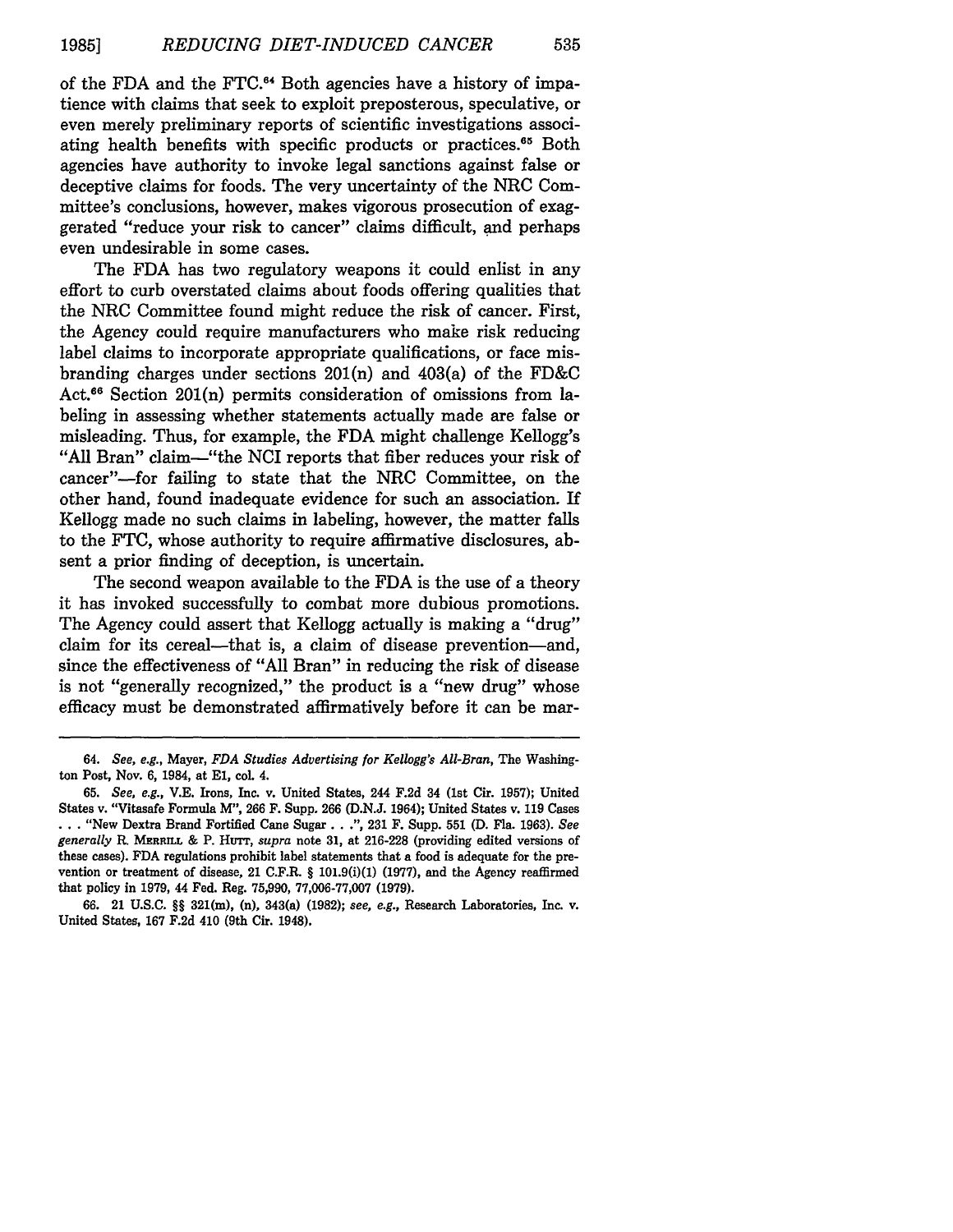[Vol. **38:513**

keted. $67$  In short, the FDA would point to the product's advertising to demonstrate the purpose for which it was being sold—that is, as a drug-and then shackle the product to obviously unachieveable standards of drug effectiveness. This would be an extreme response, but one that, if successful, would stifle the types of claims that now disconcert the Agency.

One may ask why the FDA might be concerned about the claims made for "All Bran." After all, these claims are relatively modest, they accurately describe the recommendation of the National Cancer Institute,<sup>68</sup> and they do not repudiate any of the conclusions of the NRC Committee. Furthermore, as the NRC Report intimates, the claims could be true. The FDA has a history of suspicion of health promotion claims whose scientific basis is dubious or uncertain. The concerns inspiring this suspicion are understandable: the Agency fears that consumers will be misled into purchasing products that not only fail to fulfill the health claims made for them, but also that have no other legitimate rationale. This indictment probably cannot be leveled against "All Bran" cereal or fresh vegetables, whose consumption the NRC Report explicitly endorses. Even if the theory that fiber or vitamin A protects against cancer is unsubstantiated, individuals who increase their consumption of these products will not have been harmed significantly.

A product like "Healthy Greens" presents a different problem. A product advertised as providing the disease prevention value of fresh vegetables, but that offers no other attribute of vegetables, is deceptive unless two things are true. First, the foods that the product simulates must possess the disease preventing qualities claimed. Second, the synthetic product must contain the constituents that make fresh vegetables protective against disease.<sup>69</sup> Uncer-

**<sup>67.</sup>** *See* 21 **U.S.C.** § 355(a) **(1982);** *see also* Alberty Food Prods. Co. v. United States, 185 F.2d 321 (9th Cir. 1950) (finding vitamin and mineral supplements to be mislabeled because of advertising); R. **MERRmL** & P. Hurr, *supra* note **31,** at 315-17 (discussing cases holding drugs to be mislabeled because the labels did not state the purpose or condition for which the drugs were intended).

<sup>68.</sup> Apparently Kellogg consulted with officials at the National Cancer Institute before launching its "All Bran" campaign; FDA officials, however, have voiced resentment that the company never discussed the issue with them. *See* Mayer, *supra* note 64, at E5, col. **3.**

<sup>69.</sup> When the FDA has attempted to combat the marketing of fabricated products that incorporate nutrients found naturally in agricultural commodities on the grounds that they are nutritionally unsound or not the nutritionally preferred "vehicle" for those nutrients, the Agency has met resistance. *See, e.g.,* United States v. **119** Cases. **.** . "New Dextra Brand Fortified Cane Sugar. **.** .", 231 F. Supp. **551** (D. Fla. 1963). Thus, the NRC Committee's recommendation against supplements of vitamins A or **C,** by itself, probably would not be a basis for attacking a product such as "Healthy Greens."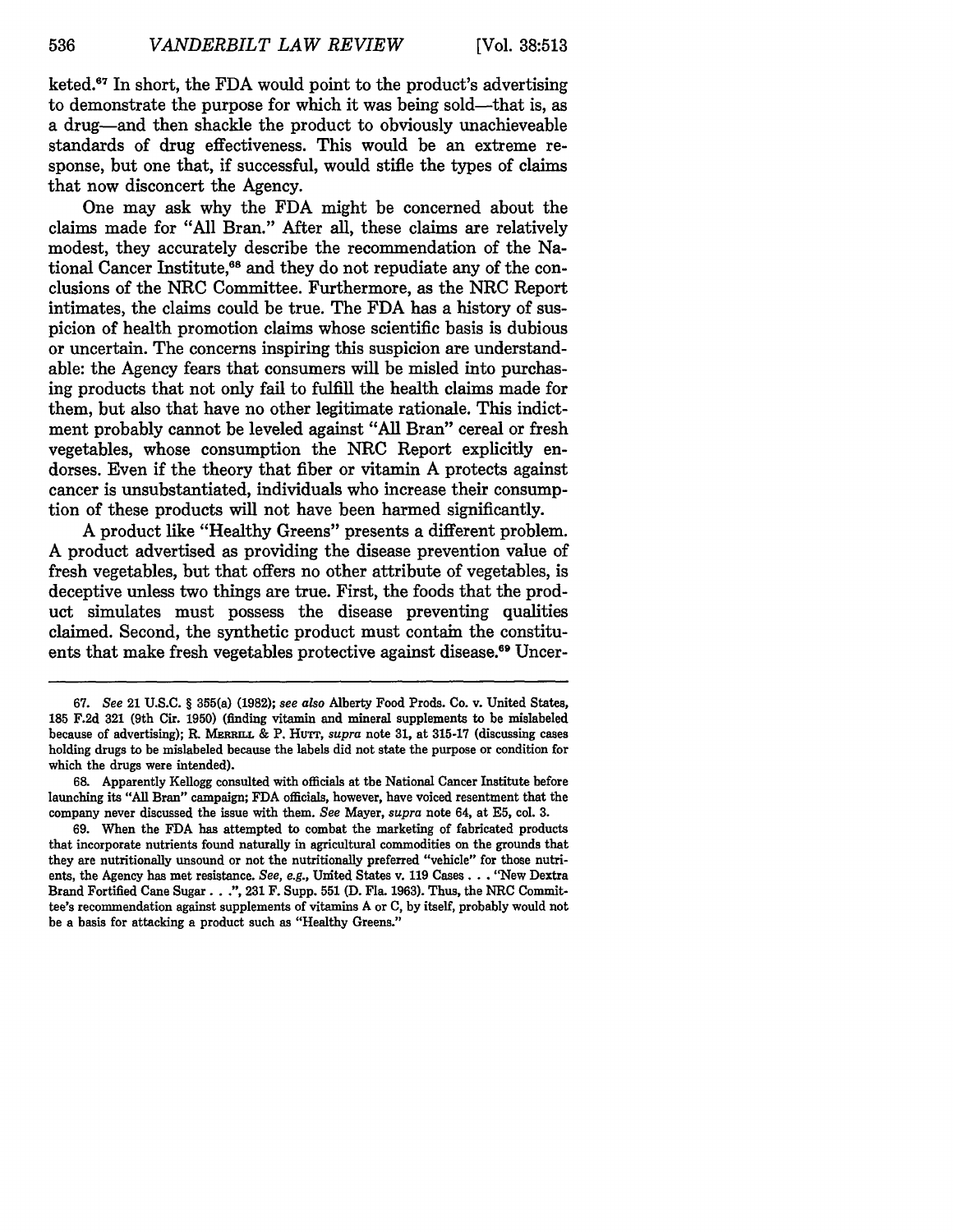537

tainty about the existence of a protective effect for the vegetables themselves and ignorance about the source of any such effect may impede a government charge that the product is deceptive. These impediments, however, should not bar an FDA claim that the product is a drug whose effectiveness must be demonstrated. The difficult determination will be whether the claims made for the product can be characterized as disease prevention—that is, as drug claims.

This Article does not intimate answers to these issues; its purpose is to depict another arena in which the recent speculations about diet's contribution to cancer incidence have implications for government regulators generally, and for the FDA specifically. The nature of these speculations arguably poses a novel dilemma for FDA officials. The dietary practices recommended by the NRC Committee and by the NCI have plausibility quite apart from their possible role in cancer prevention. For example, reduced dietary fat could lower the risk of heart attack, and a diet containing less fat and more fruits and vegetables than the "average" diet would reduce obesity. Thus, the government may desire people to follow the recommendations even if they prove futile in reducing cancer-and product claims calculated to effect such dietary patterns could be benign even if overstated or wrong. Furthermore, the various recommendations of the NRC Committee are linked together in one important sense: promotion of products fulfilling one of these recommendations may help popularize other recommendations. Therefore, Kellogg's claims for "All Bran," invoking the NCI endorsement of fiber, may raise the visibility of other suggestions as well-including the recommendation to reduce dietary fat. Accordingly, the FDA and the FTC perhaps should display tolerance in assessing the capacity for specific products to mislead.

# V. **CONCLUSION**

The growing evidence that dietary patterns significantly affect human cancer incidence has profound implications for public health authorities. Bodies responsible for investigating the causes of cancer and for developing treatment-most notably the National Cancer Institute—no doubt will be grappling with these implications for decades to come. Primary responsibility for translating our improved understanding of the etiology of cancer into public policy lies with these bodies.

The NRC Report, and the scientific studies on which it relies. quite clearly have a message for the agencies responsible for regu